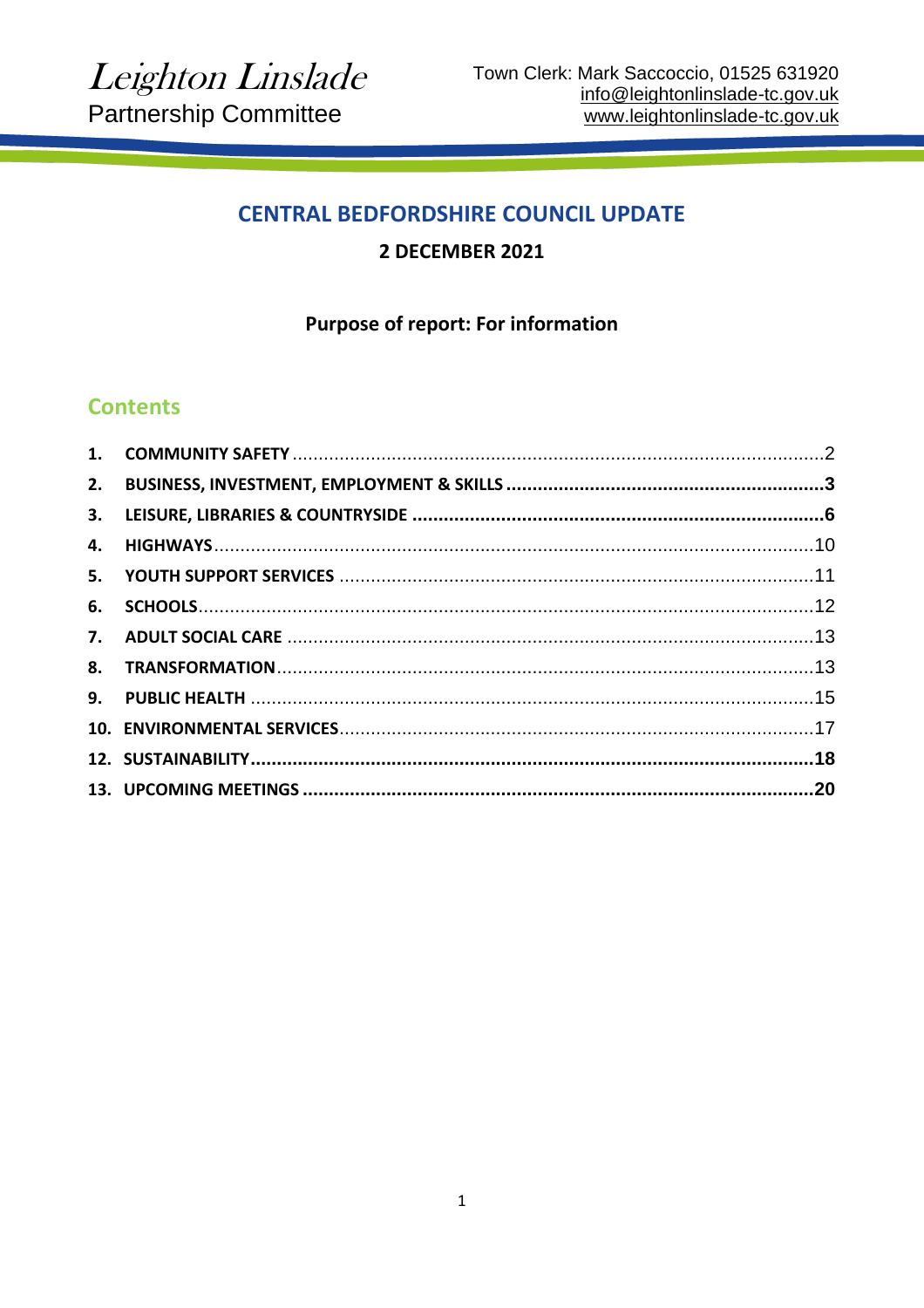#### <span id="page-1-0"></span>**1. COMMUNITY SAFETY**

#### **CCTV REPORTS**

CCTV reports can be found on Central Bedfordshire Council's website under CCTV Reports:

[MAY 2021](https://centralbedfordshire.app.box.com/s/qd727r4tw1k41mngypvifniujg4rvbbv/file/818994409495) [JUNE 2021](https://centralbedfordshire.app.box.com/s/qd727r4tw1k41mngypvifniujg4rvbbv/file/828819734085) [JULY 2021](https://centralbedfordshire.app.box.com/s/qd727r4tw1k41mngypvifniujg4rvbbv/file/842600057065) [AUGUST 2021](https://centralbedfordshire.app.box.com/s/qd727r4tw1k41mngypvifniujg4rvbbv/file/855363072710) [SEPTEMBER 2021](https://centralbedfordshire.app.box.com/s/qd727r4tw1k41mngypvifniujg4rvbbv/file/868370330294) [OCTOBER 2021](https://centralbedfordshire.app.box.com/s/qd727r4tw1k41mngypvifniujg4rvbbv/file/879872889668)

#### **1 st APRIL 2021 – 30th SEPTEMBER 2021**

During this period there were 60 cases open to the Safer Neighbourhood Team:-

- Accumulation of Waste  $-1$
- Dog Fouling  $-1$
- Fly Tipping  $-7$
- $\bullet$  Graffiti 1
- Pollution Light 3
- Pollution Noise 37
- Pollution Odour 9
- Rowdy/Inconsiderate Behaviour  $-1$

5 x Community Protection Warnings served

2 x Prosecutions in progress for Breach of Injunction

#### **SAFER COMMUITIES & PARNTERNSHIPS TEAM**

Safer Communities Engagement Officer attended 2 'Tell a PCSO what you know' engagement events.

Safer Communities Engagement Officer attended a meeting with Bedfordshire Police and Leighton Linslade Town Council regarding Astral Park and Danes Way Park whereby an Environmental Visual Audit was carried out.

Targeted community engagement work around Hartwell Grove & Duncombe Drive.

Safer Central Crime & Anti-Social Behaviour survey drop in Danes Way.

Safer Communities Engagement Officer undertook some engagement work with dog walkers and owners in Churchill Road regarding dog fouling.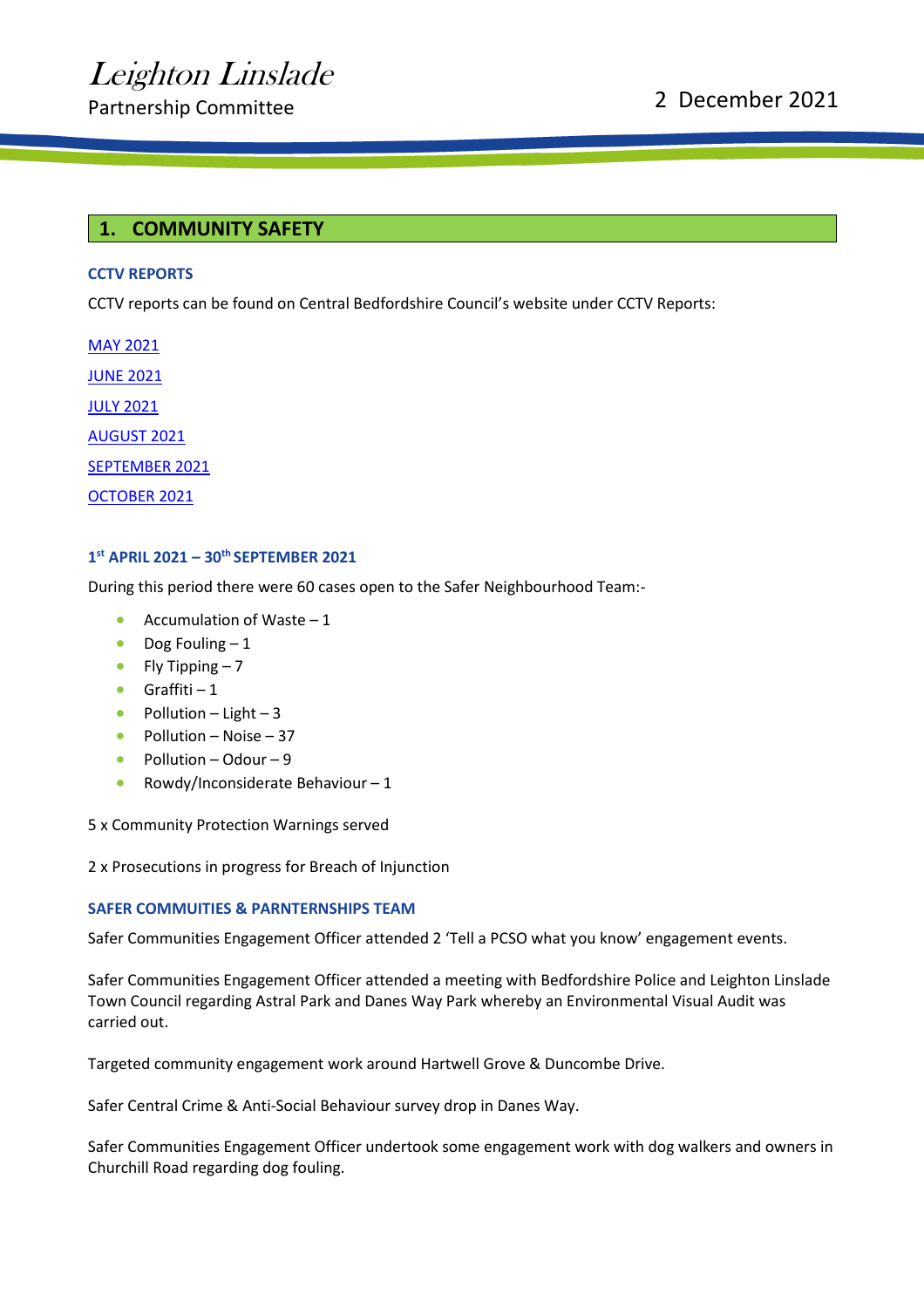# Partnership Committee 2021

Safer Communities Engagement Officer & Safer Business Officer have carried out business visits in the Town Centre.

Safer Communities Engagement Officer worked with Bedfordshire Police regarding the abandoned building, Arden House.

Community Action Day was held in Leighton Town Centre with partners including Bedfordshire Police, Bedfordshire Fire & Rescue Service, Safer Neighbourhood Team, Parking Enforcement, Street Watch volunteers, CBC Highways Team, CBC Environmental Services, CBC Housing.

### <span id="page-2-0"></span>**2. BUSINESS, INVESTMENT, EMPLOYMENT & SKILLS**

With further funding from the Council's Revenue and Benefits team via funding from the government's Additional Restrictions Grant scheme in response to COVID-19 and to support the council's [Vision](https://protect-eu.mimecast.com/s/v0EdCmyQlT1wLwDSGnQPT?domain=track.vuelio.uk.com)  [2050](https://protect-eu.mimecast.com/s/v0EdCmyQlT1wLwDSGnQPT?domain=track.vuelio.uk.com) ambitions and [economic strategy](https://protect-eu.mimecast.com/s/jBK6CnOrnsl0p0juJNo0F?domain=track.vuelio.uk.com) priorities, which includes building local prosperity, we have developed some additional business support programmes that will provide businesses with relevant information and access to business grants. These wider business grants include:

- **Bedfordshire Chamber of Commerce:** provide free [International Markets](https://www.chamber-business.com/goglobalcbc) support
- **Cranfield University:** businesses can complete th[e Ready for Scale Programme](https://www.cranfield.ac.uk/som/press/leading-business-school-and-council-unite-to-boost-central-bedfordshires-businesses) to enable them to grow
- **SEMLEP Business Support and Mentoring Programme:** to provide advice and guidance/grant (at time of writing this programme will launch soon)
- **University of Bedfordshire, Central Bedfordshire Productivity Programme:** provide bespoke productivity training and specialist consultancy support, which offers two courses Lean Thinking and [Lean Six Sigma Green Belt.](https://www.beds.ac.uk/centralbeds-productivity)

Additional Council funding has allowed for the **Green Business Network** to:

- Encourage businesses to work towards being net zero carbon, and to become new [Members](https://greenbusinessnetwork.co.uk/#benefits)
- Provide an innovative [green referral](https://greenbusinessnetwork.co.uk/green-connectors/) networking group to create a region-wide green supply chain of companies referring each other's green solutions.

We are hosting a free webinar for businesses (Tuesday 30 November, 14:30-15:30) along with all our partners delivering who will explain all the current support programmes available to businesses.

#### **Commercial Property Enquiries**

#### **June – September 2021**

There were a total of 53 new property enquiries across Central Bedfordshire, 7 of which were interested in Leighton Buzzard – please see table below. We have also identified 2 additional enquiries that have secured premises in Leighton Buzzard and added these to the bottom of the report.

| Date taken   Ref | <b>Enquiry   Requirement  </b><br><b>Max Size</b> | <b>Requirement   Reason</b> |  | <b>Status</b> | <b>Originating</b><br>Location |
|------------------|---------------------------------------------------|-----------------------------|--|---------------|--------------------------------|
|------------------|---------------------------------------------------|-----------------------------|--|---------------|--------------------------------|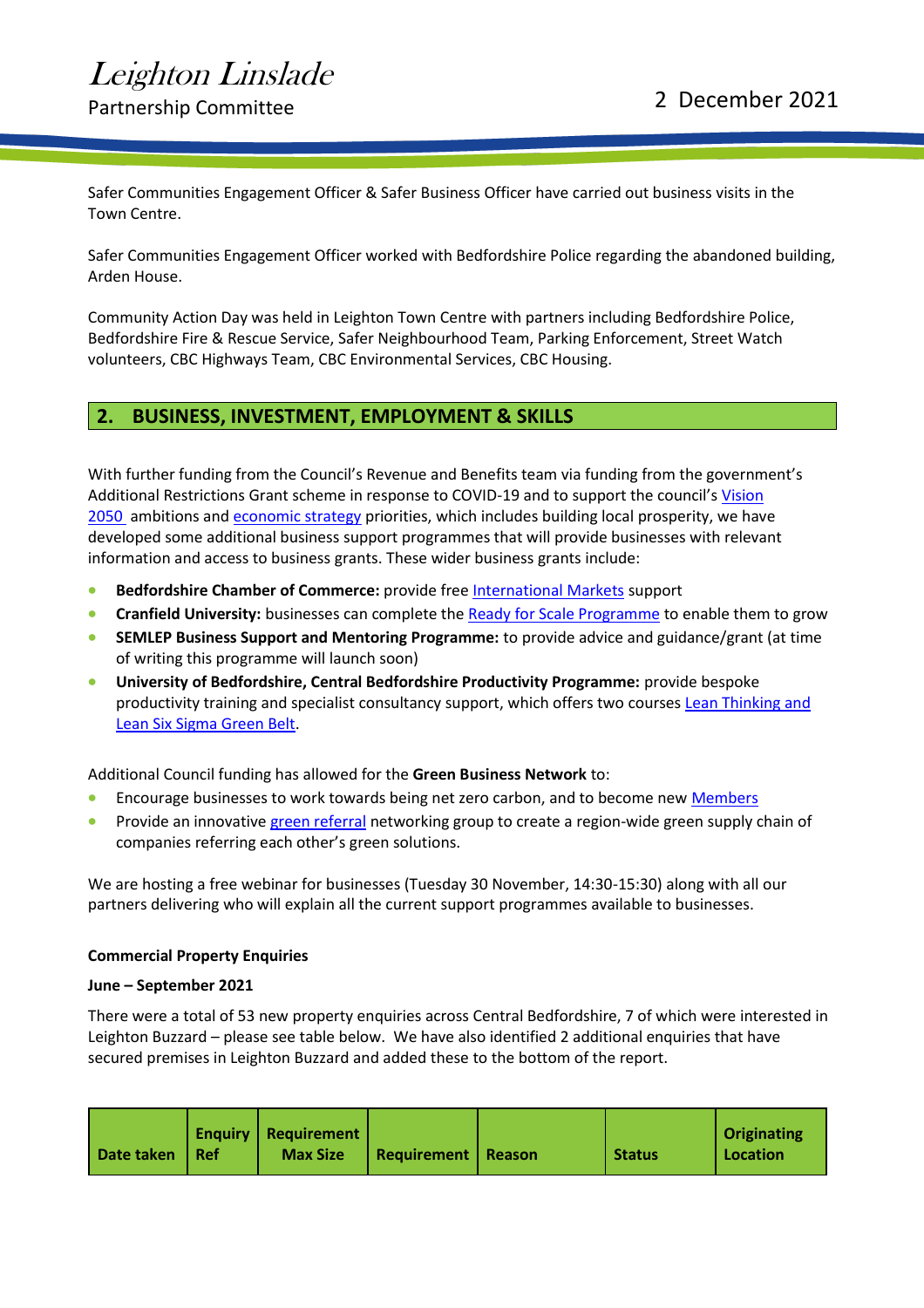Partnership Committee 2021

| 30-Sep-21 | 1190 | 1 Acres     | Land       | My business is<br>relocating | Live - Active                        | St Albans                  |
|-----------|------|-------------|------------|------------------------------|--------------------------------------|----------------------------|
| 16-Sep-21 | 1164 | 40000 Sq Ft | Industrial | My business is<br>relocating | Live - Active                        | Hemel<br>Hempstead         |
| 03-Sep-21 | 1141 | 5000 Sq Ft  | Industrial | My business is<br>relocating | Live - Active                        | Luton                      |
| 03-Sep-21 | 1147 | 2500 Sq Ft  | Industrial | Expansion                    | Live - Active                        | Tingrith                   |
| 03-Sep-21 | 1148 | 10000 Sq Ft | Industrial | Expansion                    | Live - Active                        | Hemel<br>Hempstead         |
| 17-Aug-21 | 1128 | 30000 Sq Ft | Industrial | Expansion                    | Live - Active                        | Kensworth                  |
| 16-Aug-21 | 1126 | 1000 Sq Ft  | Retail     | <b>Business start</b><br>up  | Live - Active                        | Unknown                    |
| 17-Sep-21 | 1168 | 300 Sq Ft   | Retail     | <b>Business start</b><br>up  | Closed -<br>Landed - non<br>assisted | Hertfordshire              |
| 20-Nov-20 | 544  | 1200 Sq Ft  | Industrial | My business is<br>relocating | Closed -<br>Success -<br>Landed      | Leighton<br><b>Buzzard</b> |

#### **BENCHMARKING SURVEYs**

Town Centre benchmarking surveys are now underway. Links to the surveys are available on the [CBC](https://www.centralbedfordshire.gov.uk/info/27/about_your_council/188/consultations)  [website](https://www.centralbedfordshire.gov.uk/info/27/about_your_council/188/consultations)

#### **BEDFORDSHIRE EMPLOYMENT & SKILLS SERVICE (BESS)**

Because of Covid-19, Central Bedfordshire Council's Employment and Skills Service (BESS) and its partner training providers have delivered most of the past year's adult learning classes online. As we move into a new academic year, community-based classrooms are being employed again, though with Covid-19 safety restrictions in place. Whilst the move to online learning has enabled many residents to undertake courses who might not otherwise have had the time or resource to travel to a classroom, we are aware that online learning is not accessible to everyone and so future delivery will, where possible, be a mixture of the two delivery methods.

During the past academic year (August 2020 to July 2021), we engaged with 131 Leighton Linslade residents, 61 of whom were unemployed when starting their learning with us. Of those 61, 21 had been unemployed for 36 months or more. The most popular courses were Health & Social Care, Child Development in Early Years, Preparation for Work, and Basic Maths & English. The figures also include four individuals undertaking apprenticeships in Teaching, Early Years and Adult Care.

BESS has a number of courses and workshops which are designed to help and support unemployed residents into work. Programmes can be quite generic, offering information and advice on changing career or how to tailor a CV to a specific job role. Some courses are sector specific, working closely with employers who are seeking to recruit, or which can lead into fully mapped career pathways. BESS has a close relationship with DWP and, together with its partners and where our Government funding allows, can deliver bespoke courses specifically requested by stakeholders supporting Central Bedfordshire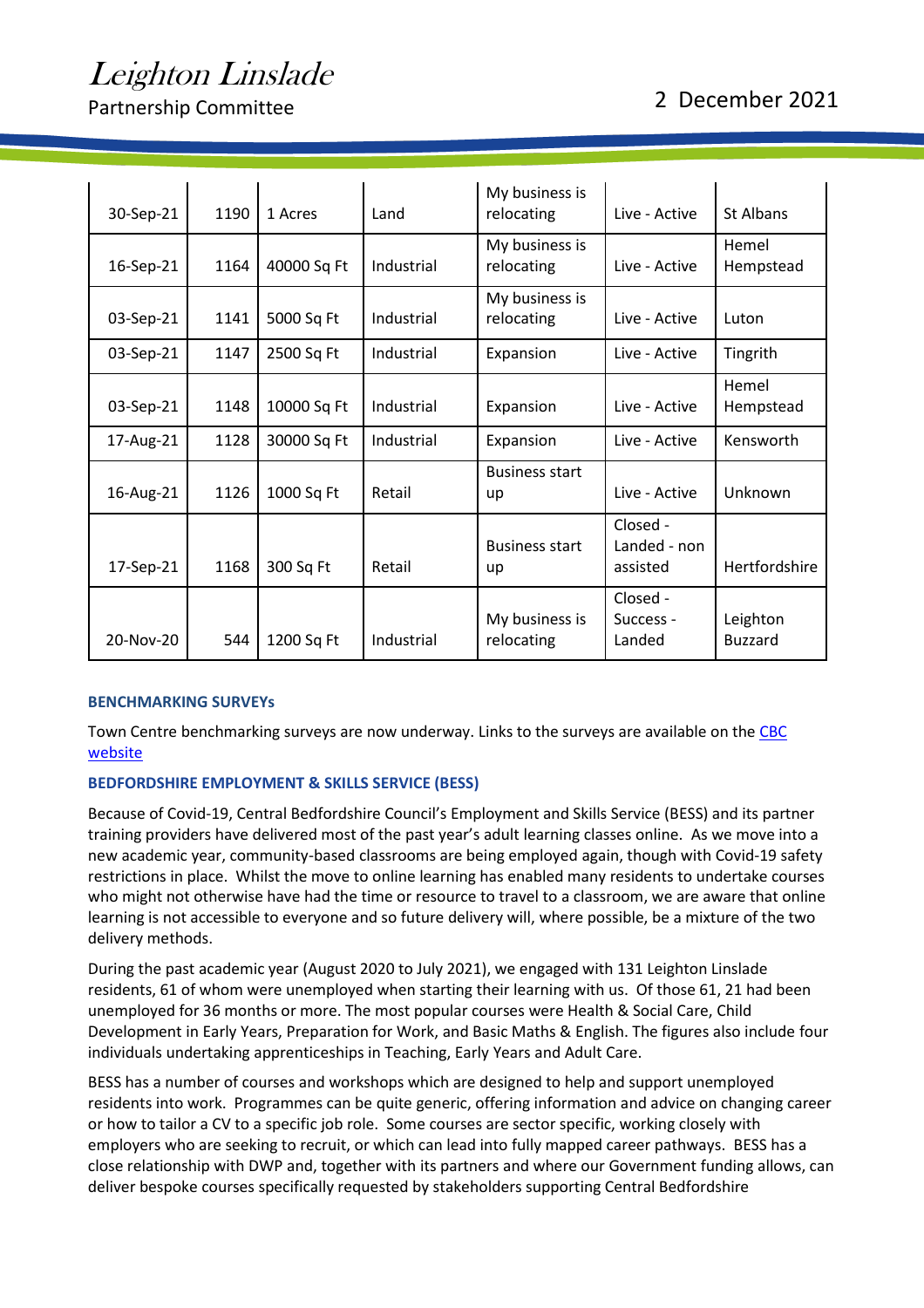Partnership Committee 2021

residents. Its in-house team of advisers can also offer 1 to 1 support to residents on finding employment or changing career.

The BESS curriculum currently includes:

- Maths and English (where local delivery will begin in Houghton Regis on a Tuesday from early September).
- **•** IT and digital skills
- ESOL (English for Speakers of Other Languages)
- Support with wellbeing and mental health
- Preparing for employment
- Working with and supporting children and young people
- Apprenticeships

A list of workshops and courses with information and how to enrol can be seen by looking at our **[upcoming](https://protect-eu.mimecast.com/s/djx8CX5omcXwQvKIoX_G7?domain=lnks.gd)  [course list](https://protect-eu.mimecast.com/s/djx8CX5omcXwQvKIoX_G7?domain=lnks.gd)**.

An overview of the workshops and courses available can be seen by looking at our **[curriculum map](https://protect-eu.mimecast.com/s/V9aICY5vocLr7RlT6-eWa?domain=lnks.gd)**.

If residents would like someone to help them get started on the right course they can **[contact us](https://protect-eu.mimecast.com/s/LnLRCZ0Vqt5J6Zgc6LonZ?domain=lnks.gd)** with their details. They should use the comments box in the online form to let the BESS team know what learning they are interested in. An adviser or the relevant training provider will then get in touch to help them get started."

|                         | November 2020 | <b>May 2021</b> | August 2021 |
|-------------------------|---------------|-----------------|-------------|
| <b>Town</b>             | % Vacant      | % Vacant        | % Vacant    |
| Ampthill                | 3.3           | 3.3             | 2.3         |
| Arlesey                 | 18.8          | 12.5            | 12.5        |
| Biggleswade             | 7.6           | 7.6             | 9.5         |
| Dunstable               | 12.9          | 10.8            | 10.7        |
| Flitwick                | 4.3           | 2.1             | 4.8         |
| <b>Houghton Regis</b>   | 0.0           | 3.8             | 3.1         |
| <b>Leighton Buzzard</b> | 4.8           | 3.9             | 4.4         |
| Potton                  | 4.0           | 4.0             | 0.0         |
| Sandy                   | 9.2           | 9.1             | 8.5         |
| Shefford                | 2.4           | 2.4             | 2.4         |
| Stotfold                | 0.0           | 0.0             | 5.6         |
| <b>Total</b>            | 7.3%          | 6.5%            | 6.8%        |

#### **Town Centre vacancy rates in Central Bedfordshire, Nov 2020 - Aug 2021**

In November 2020 the vacancy rate for all units within towns surveyed was 7.3%, there were a total of 957 units of which 70 were vacant. After the Covid restrictions were lifted in May 2021 the rate fell to 6.5%. The latest August survey shows the vacancy rate rose slightly to 6.8% with a total of 949 Units and 65 vacancies.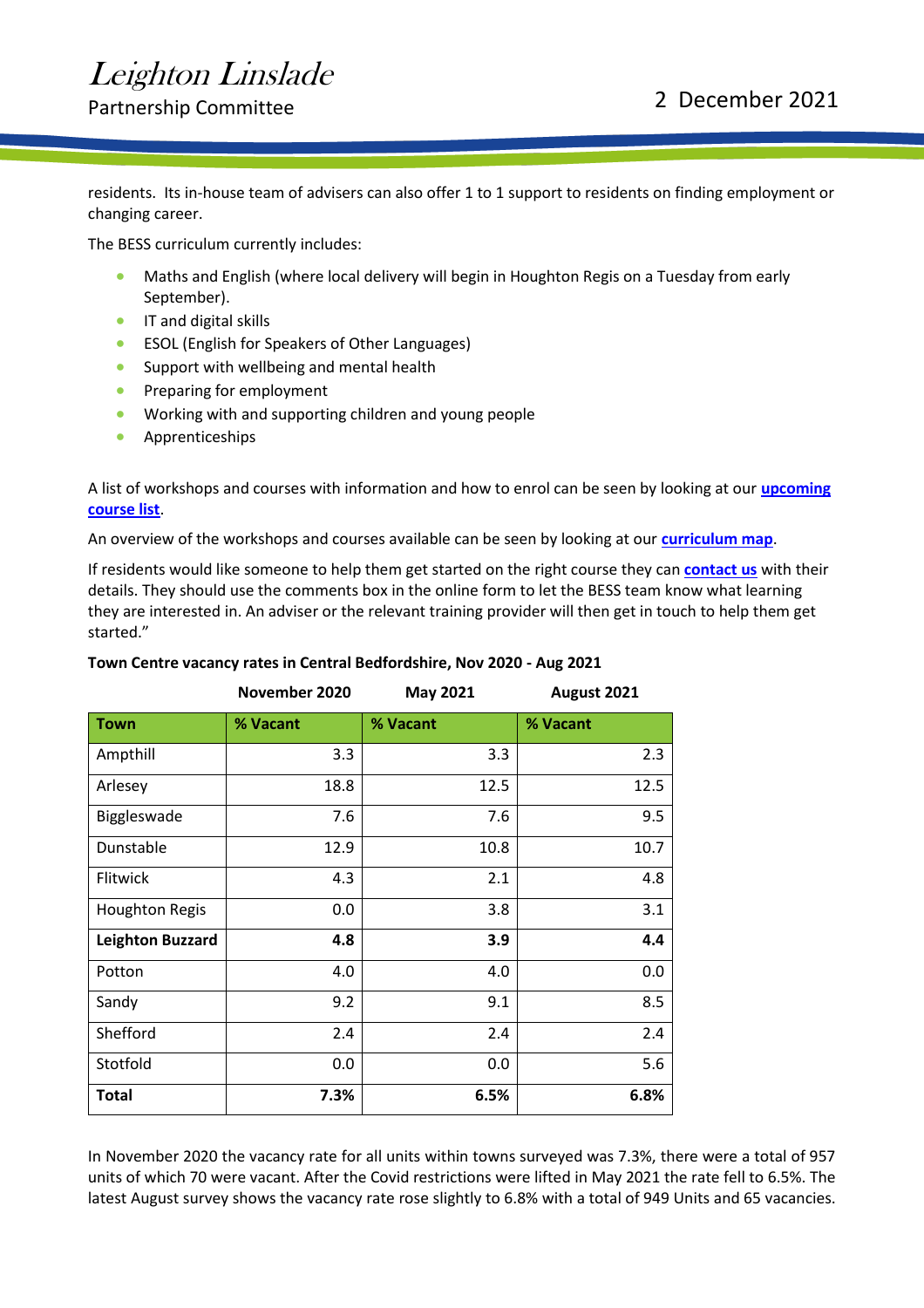Overall the towns seem to have weathered the storm and many remain relatively stable. Some increases in vacant units have been seen in Stotfold, Houghton Regis and Biggleswade. Decreases can be seen in Arlesey, Dunstable and Potton.

### <span id="page-5-0"></span>**3. LEISURE, LIBRARIES & COUNTRYSIDE**

#### **TIDDENFOOT LEISURE CENTRE**

With the final restrictions being lifted on 19<sup>th</sup> July 2021, Tiddenfoot Leisure Centre whilst continually focussing on keeping its users safe – was able to relax a number of restrictions that had been in place post pandemic. These restrictions included:

- Increasing capacity in the fitness suite
- Increasing capacity in the workout classes
- Removing bookings from the fitness suite
- Multi programming in the swimming pool
- Changing rooms opening
- Full capacity and team sports in the sports hall
- Sauna and Steam room open

This is the closes the Centre has been to returning to pre-covid programming and has been warmly received by the local community.



Membership numbers have increased by approximately 500 in the fitness suite since re-opening on April 12th. The growth has been in part due to the

commitment to continuous improvement to the community with 2 brand new climbs added to the fitness suite as well as an ever growing workout timetable.

Our AquaEd Swimming programme has also increased by nearly 300, with teachers now being allowed back in the pool to teach and class sizes no longer being restricted

A number of local clubs have also now been able to return at full capacity including Otters Swimming Club, Leighton Buzzard Swimming Club and Linslade Crusaders and our over 50's active group.

The Centre is also very much looking forward to re-opening the café in October

#### **LEIGHTON BUZZARD LIBRARY & THEATRE**

The library is currently offering access to customers for browsing, computer use and printing services.

The library is accessible to a fixed number of visitors, 40 at any one time.

The theatre works are in the final stages of completion and the venue has had a significant refurbishment. This includes a new lighting rig, total redecoration of the auditorium, new drapes and stage curtains, and extensive works in the projection room.

The lounge and bar have been refurbished with new flooring, furniture and bar top. We have invested in a new glass washer, ice machine, coffee machines and other bar equipment.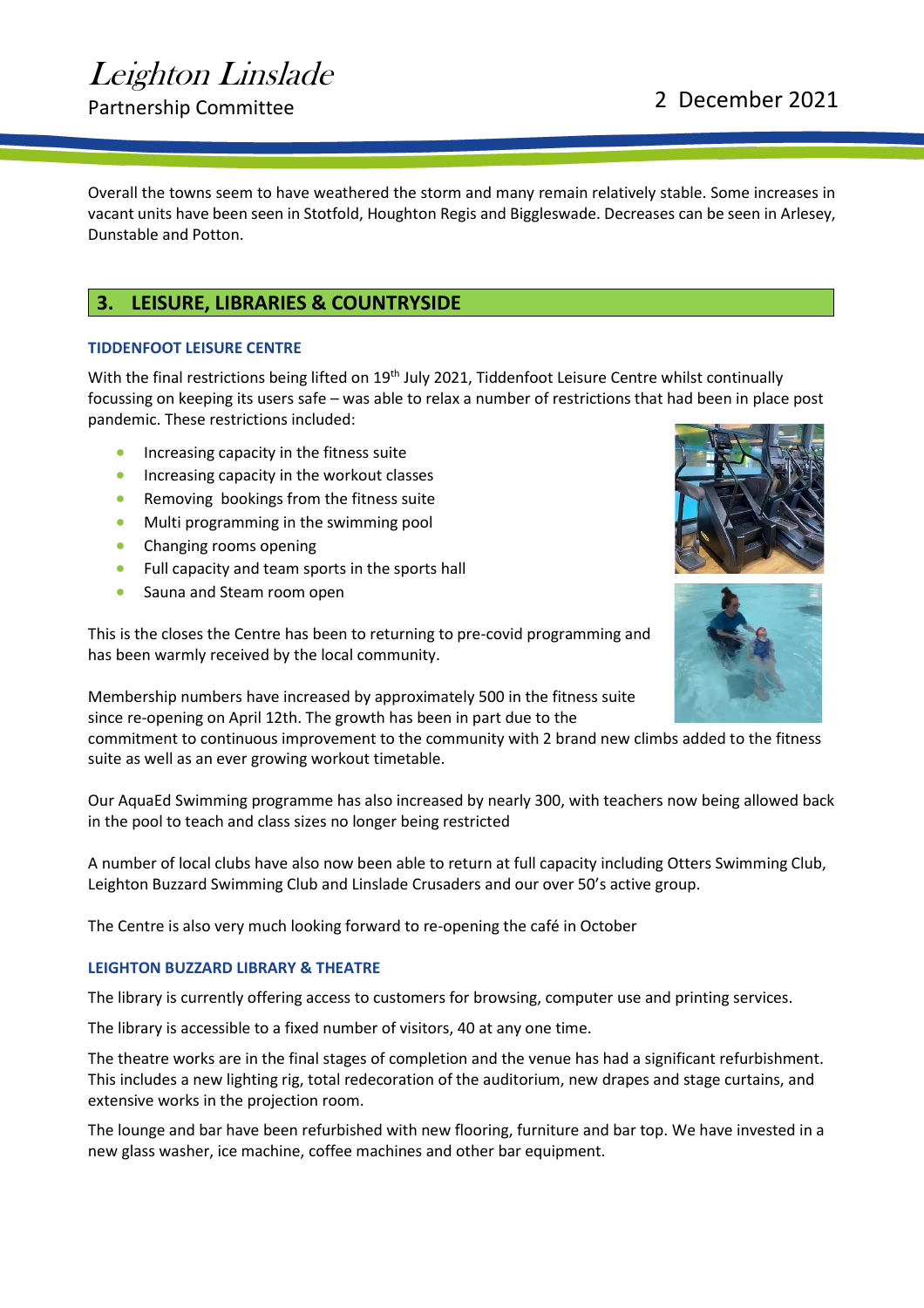#### **COUNTRYSIDE SITES**

#### **STREET TAG**

We've launched a new initiative to encourage active lifestyles, encourage more active travel and help residents discover and explore their local parks and green spaces by using a fun new game.

Street Tag is a fun, free, family-friendly game that enables players to collect points by using their smartphones to scan virtual tags. The tags can be found in various locations across Central Bedfordshire, including in areas surrounding parks and

open spaces but players can also place them on routes to school, work or the shops. The app will log any activity completed by participants, and it will show on a range of competitive community and school leader boards.

Schools will have the opportunity to compete in the Central Bedfordshire Schools Street Tag League for their area, while residents in small groups of six or less will compete against other families or groups on a community leader board.

Leader board seasons last approx 14 weeks and within that time participants can compete with each other to be top of their leader board and earn rewards for their activity.

More information will be sent to town and parish council's on how to get more involved and promote the opportunity to local residents. Public information including how to download the Street Tag app can be found on the Council website a[t www.centralbedfordshire.gov.uk/street-tag](http://www.centralbedfordshire.gov.uk/street-tag)

#### **GREEN FLAG AWARDS**

Rushmere Country Park, Linslade Wood and Tiddenfoot Waterside Park have all once again received a Green Flag award. The Green Flag scheme recognises and rewards well managed parks and green spaces, setting the benchmark standard for the management of recreational outdoor spaces across the UK. Tiddenfoot and Linslade Wood received the Community Green flag award which recognises the management of local spaces by volunteer groups.

#### **RUSHMERE COUNTRY PARK**

Winter opening hours commence Monday 4 October. This means car parks will close from 6pm in October and 5pm from 1 November.

Programmed activity has restarting at Rushmere Park. Recent and programmed activities include:

- Wedding Showcase promoting what Rushmere has to offer
- Heathland Management Workshops A series of three habitat events on conservation management
- Half Term activities including Woollen Woods trail, SEND Special Scavenger Hunt, Xplorer Challenge



Take time out of<br>our busy schedule<br>with Street Tag.

Walk, run, or cycle<br>to re-energise<br>yourself, collect<br>points and win<br>prizes.

load the Street tag<br>app today!

 $E<sub>left</sub>$ 



# Leighton Linslade

Partnership Committee 2021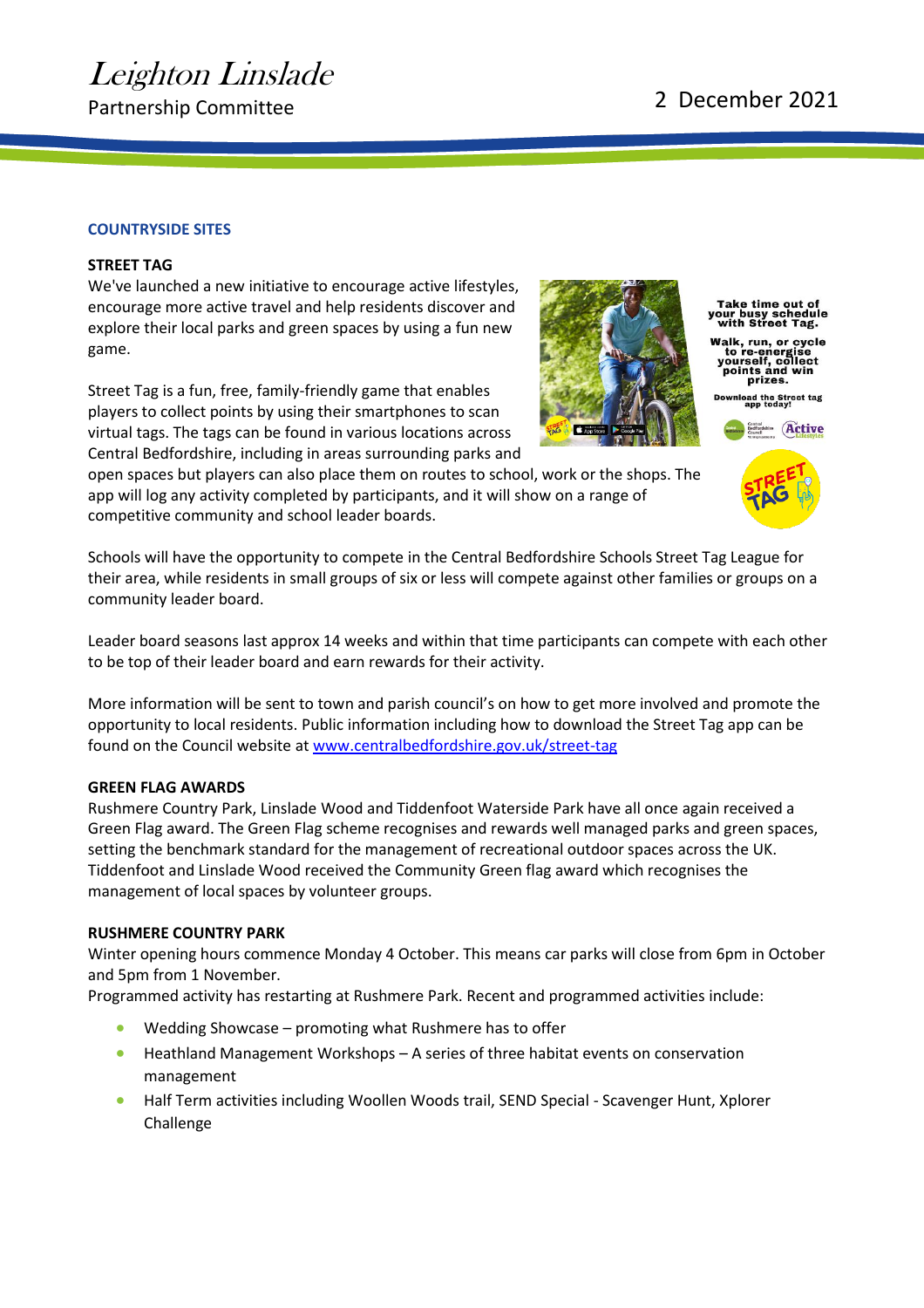A new ANPR parking system has been implemented. This allows for a more flexible charging policy based on length of stay and visitors can now pay at a machine or via an app that should reduce queueing at the exit barrier.

The Sculpture Trail at the park has been named in a survey as the 'Best Overall Walk for Accessibility' The survey, by footwear firm Charles Clinkard identified 40 family-friendly walks as suggested by family bloggers and online roundups. Based on factors including disabled parking, disabled toilets, and the accessibility of the terrain, the [The Sculpture Trail at Rushmere Country Park](https://www.greensandtrust.org/sculpture-trail) came out as the top-ranking walk. They recognised the park has disabled parking, disabled toilets, baby changing, and the path is fully accessible for prams and wheelchairs. They also acknowledge other aspects the park has to offer including a fairy trail and playground, as well as refreshments and a visitor centre. You can find out more [here.](https://www.charlesclinkard.co.uk/blog/2021/07/40-family-friendly-great-british-walks-to-entertain-the-kids-this-summer/?utm_source=VisualsoftAffiliates&utm_medium=affiliate&utm_campaign=skimlinks_phg)

Rushmere has also marked its 10th anniversary in July this year. There have been over 1.6 million visitors in the past 5 years and working with the Greensand Trust has provided ongoing investment to improve the facilities and overall offer as well as creating new jobs, volunteering opportunities, and supporting local businesses.

#### **TIDDENFOOT WATERSIDE PARK**

Planned works to improve paths and refresh natural play / trim trail facilities are planned, plus tree safety works. The Friends group are now back working after the end of Covid restrictions and busy with hedge laying, litter collection and planned coppicing tasks.

#### **RIVERSIDE WALK**

Annual tree health and safety works, including some left over from last year to take place. Biodiversity improvements started April 2021, with introduction of appropriate wildflowers into nettle dominated areas. This has worked well so more works are planned for this autumn and winter along with tree works to introduce a more diverse age structure to the willows and some flower / berry rich shrub planting.

Joint project with OVP including Greensand Trust, Environment Agency and Friends of the Earth (FoE) to maintain the current deflectors clear of litter from the River Ouzel. Findings included multiple shopping trollies and a moped. CBC contractor assisted with clearance and disposed of all debris once weighed and categorised by FoE.

#### **CLIPSTONE BROOK**

Annual tree health and safety works, including some left over from last year to take place. Clean up day planned with FoE. CBC contractor to clear and dispose of debris. Funding to FoE to improve wildflower areas.

#### **SOUTHERN MEADOWS**

Tree safety works and rejuvenation of old willow pollards.

#### **LINSLADE WOOD**

The Friends group at Linslade are also back to regular group activities and have just finished a project putting in 3 wooden waymarkers in the wood directing visitors to other nearby places such as Rushmere Country Park, L/L Town Centre and the Canal etc.

#### **NEW GREEN SPACES ACCESS LEAFLET**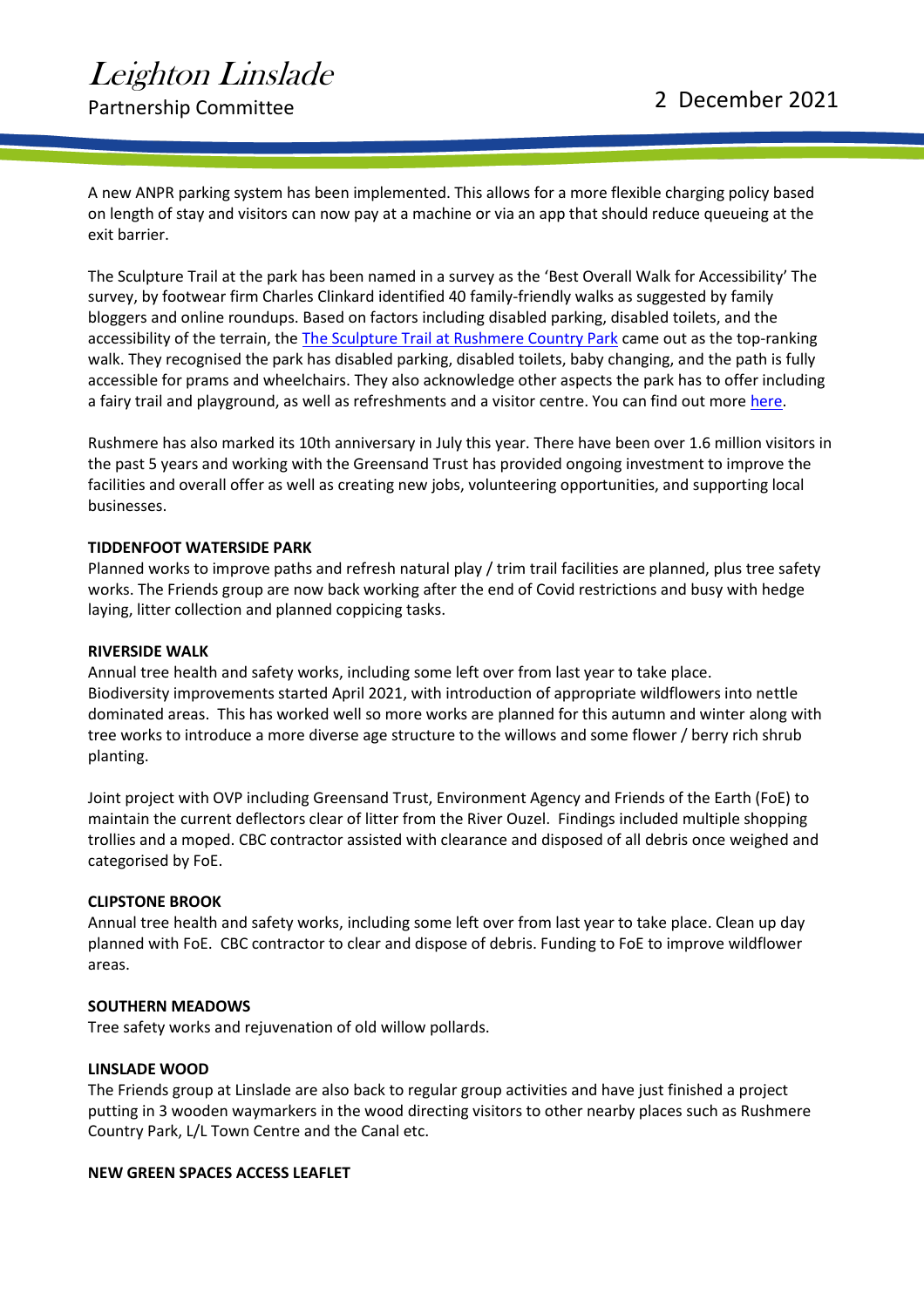Partnership Committee 2021

Design work has started on a new and updated 'Green Spaces and Access' leaflet and PDF for the Ouzel Valley area which will show and encourage people how to use rights of way to access and enjoy the many green spaces in and around the town. This will include all spaces managed by both Council's and other publicly accessible routes.

### **COMMUNITY PHYSICAL ACTIVITY**

**JULY 2021 – SEPT 2021** 

**ACTIVE LIFESTYLES REFERRAL SCHEME** - Our referral programme is continuing to run throughout Central Bedfordshire. The service was adapted, and support was given to those who were currently on the programme including more individual calls to support personal wellbeing. Our referrals are also now back in leisure centres using their facilities and assisting them in the referral journey.

For more information please visi[t www.centralbedfordshire.gov.uk/active-lifestyles.](http://www.centralbedfordshire.gov.uk/active-lifestyles) We work in partnership with a number of organisations, to provide the residents with opportunities to promote physical and mental wellbeing.

### **HEALTH & WELLBEING KIOSKS**

Our Health and Wellbeing Kiosks have been in use now since the opening of the leisure centres free of charge from April 12<sup>th</sup> Tiddenfoot Leisure Centre have had 441 people sign up to use the facility, with over 50% of those people repeat scanning and tracking their health. (12<sup>th</sup> April 2021 – 29<sup>th</sup> Sept 2021).

These have been installed across all 6 of our leisure centres and are accessible to the public. You do not have to be a member and when leisure centres re-open there will be an opportunity to use the kiosks for a period of time free of charge. For more information, please visit [www.centralbedfordshire.gov.uk/health-kiosks](http://www.centralbedfordshire.gov.uk/health-kiosks)

The health kiosks offer a secure and medically approved body analysis and use personal profiles with specific links to commissioned services in Central Bedfordshire including mental health support, weight management, physical activity and stop smoking services. Clinically validated, the kiosks them to selfmonitor and continue to improve their healthy lifestyle choices.

### **ONLINE ACTIVITY PROGRAMME**

We are continuing to provide our online classes as the feedback of these have been great during the pandemic and people wanted them to continue. We are always adding classes to our You Tube library.



[www.facebook.com/GetActiveWith/](http://www.facebook.com/GetActiveWith/) [Central Bedfordshire Active Lifestyles You Tube](https://www.youtube.com/channel/UCf-vdtHsSIZeMGu4mWOUp2g/videos) 

[Channel](https://www.youtube.com/channel/UCf-vdtHsSIZeMGu4mWOUp2g/videos)

**OUTDOOR COMMUNITY PROGRAMME** 



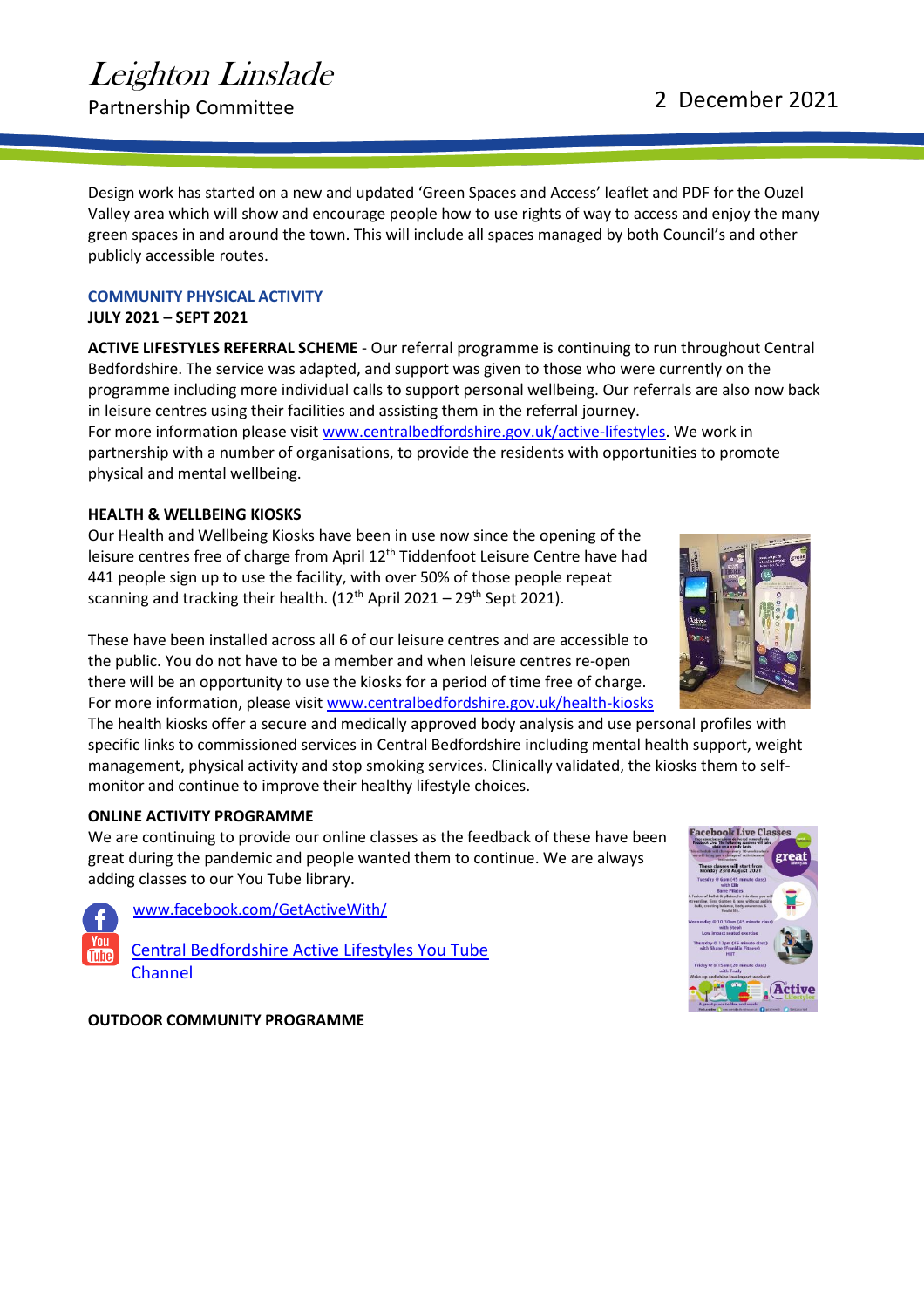Partnership Committee 2021

**Outdoor** 

All activities comply with current COVID guidelines. Activities include: Buggy fitness, walking football, outdoor bootcamps. All activities are currently running FREE for all residents book on via our booking page.

[www.bookwhen.com/activelifestyles](http://www.bookwhen.com/activelifestyles)

#### **FALLS PREVENTION**

We have re-launched our Falls Prevention at some sites.



#GetActiveWith<br>Outdoor Programn

Tiddenfoot Leisure Centre coming soon. The course is a free 12 week programme designed to help improve strength and balance for people over 65 who are at risk of falling or have already had any falls.

We have also started an online 6 week Falls pilot which is in place to offer a similar programme for those people who are unable to attend the programme at the Leisure Centre for any reason.

Both programmes are proving successful.

### <span id="page-9-0"></span>**4. HIGHWAYS**

#### **PARKING ENFORCEMENT**

From 01/05/2021 – 30/09/2021 216 Penalty Charge Notices have been issued in Leighton Linslade and 980 visits have been conducted in Leighton Linslade.

#### **WORKS CARRIED OUT IN LEIGHTON LINSLADE**

Between 01/05/2021-04/10/2021 below are the following cases raised on the Fix my Street app for lining and sign works in Leighton/Linslade;

| <b>Row Labels</b>    | <b>Road Markings and</b><br><b>Lining</b> | <b>Signs Damaged or</b><br><b>Missing</b> | Grand<br><b>Total</b> |
|----------------------|-------------------------------------------|-------------------------------------------|-----------------------|
| Action scheduled     | 3                                         | 3                                         | 6                     |
| Closed               | 8                                         | 8                                         | 16                    |
| Confirmed            | 5                                         | 6                                         | 11                    |
| Duplicate            | 0                                         | 1                                         | 1                     |
| <b>Fixed-Council</b> | $\Omega$                                  | 3                                         | 3                     |
| Internal referral    | 4                                         | 18                                        | 22                    |
| Investigating        | 8                                         | 7                                         | 15                    |
| unable to fix        | 5                                         | 7                                         | 12                    |
| <b>Grand Total</b>   | 33                                        | 53                                        | 86                    |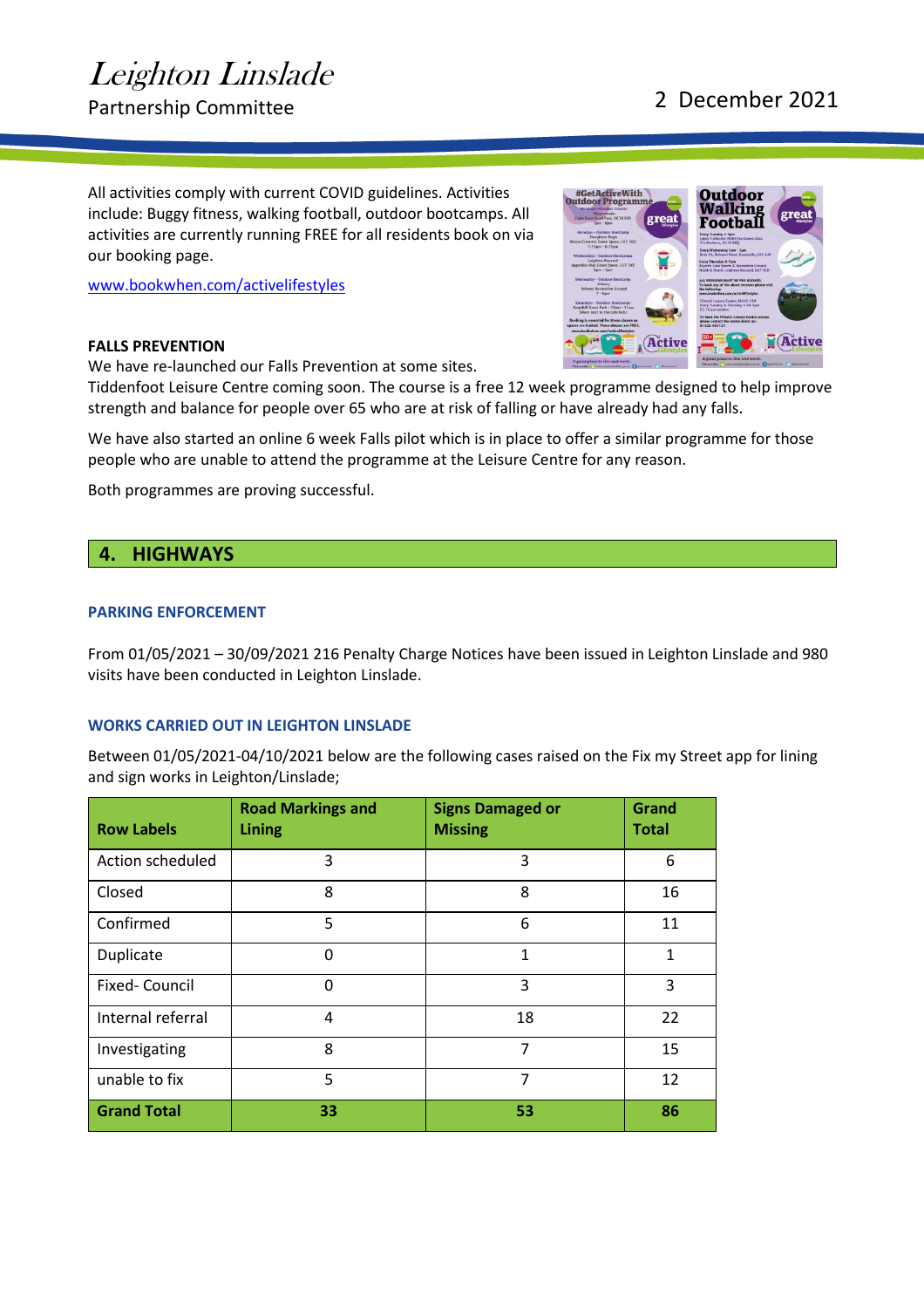## <span id="page-10-0"></span>**5. YOUTH SUPPORT SERVICES**

#### **1) UPDATE ON NEETS WITHIN THE WIDER CENTRAL BEDFORDSHIRE AREA**

The figures presented below are those reported to the Department of Education at the end of August 2021.

| Headline Figures for the whole Central Bedfordshire area (31 <sup>st</sup> August 2021) |                                                                                          |              |            |  |  |  |
|-----------------------------------------------------------------------------------------|------------------------------------------------------------------------------------------|--------------|------------|--|--|--|
| <b>Cohort</b>                                                                           | <b>Positive destinations</b><br><b>Total number of young</b><br><b>NEET Destinations</b> |              |            |  |  |  |
|                                                                                         | people                                                                                   | (EET)        |            |  |  |  |
| 16 year olds / Year 12                                                                  | 3021                                                                                     | 2899         | 88         |  |  |  |
| 17 year olds / Year 13                                                                  | 2021                                                                                     | 2782         | 118        |  |  |  |
| <b>Combined Cohort</b>                                                                  | 6033                                                                                     | 5681 (94.1%) | 206 (1.4%) |  |  |  |

#### **2) OVERVIEW FOR THE LEIGHTON-LINSLADE AREA COMPARED TO OTHER LOCAL AREAS**

The figures presented below are based on the data stored within the Youth Support Service's CCIS database for young people as of August 2021.

|                   |     | <b>Dunstable</b> | <b>Houghton Regis</b> |         | <b>Leighton Linslade</b> |         |  |
|-------------------|-----|------------------|-----------------------|---------|--------------------------|---------|--|
| Total YPs in area |     | 823              |                       | 491     |                          | 907     |  |
| EET               | 779 | (94.7%)          | 452                   | (92.1%) | 860                      | (94.8%) |  |
| <b>NEET</b>       | 36  | $(4.4\%)$        | 33                    | (6.7%)  | 39                       | (4.3%)  |  |
| Unknown/Refused   |     | $(1.0\%)$        | 6                     | (1.2%)  | 8                        | (0.9%   |  |

#### **3) CHARACTERISTICS OF THE NEET GROUP IN THE LEIGHTON-LINSLADE AREA HMIK**

#### **a) SUMMARY OF THE INDIVIDUAL LEIGHTON LINSLADE WARDS**

| Ward                   | <b>Total number of YPs in the</b><br>Year 12-13 cohort | <b>Total number of YPs</b><br>recorded as NEET | % of NEET within<br>ward |
|------------------------|--------------------------------------------------------|------------------------------------------------|--------------------------|
| Leighton Buzzard North | 296                                                    | 13                                             | 4.4%                     |
| Leighton Buzzard South | 301                                                    | 17                                             | 5.6%                     |
| Linslade               | 233                                                    | 5                                              | 2.1%                     |
| <b>Heath and Reach</b> | 77                                                     | 4                                              | 5.2%                     |
| Total                  | 907                                                    | 39                                             | 4.3%                     |

#### **b) SUMMARY OF THE LEIGHTON LINSLADE NEET COHORT BY AGE, TIME AND THEIR CURRENT STATUS**

| Actual Age (Year 12 & 13) |                | <b>Length of Time NEET</b> |    | Gender        |    |
|---------------------------|----------------|----------------------------|----|---------------|----|
| 16 Years Old              | $\overline{3}$ | Less than 3 months         | 4  | Male          | 28 |
| 17 Years Old              | 19             | 3-6 months                 | 10 | Female        | 11 |
| 18 Years Old              | 17             | 6+ months                  | 25 | Other/Refused | 0  |

#### **c) SUMMARY STATUS OF THE LEIGHTON LINSLADE NEET COHORT**

**Status**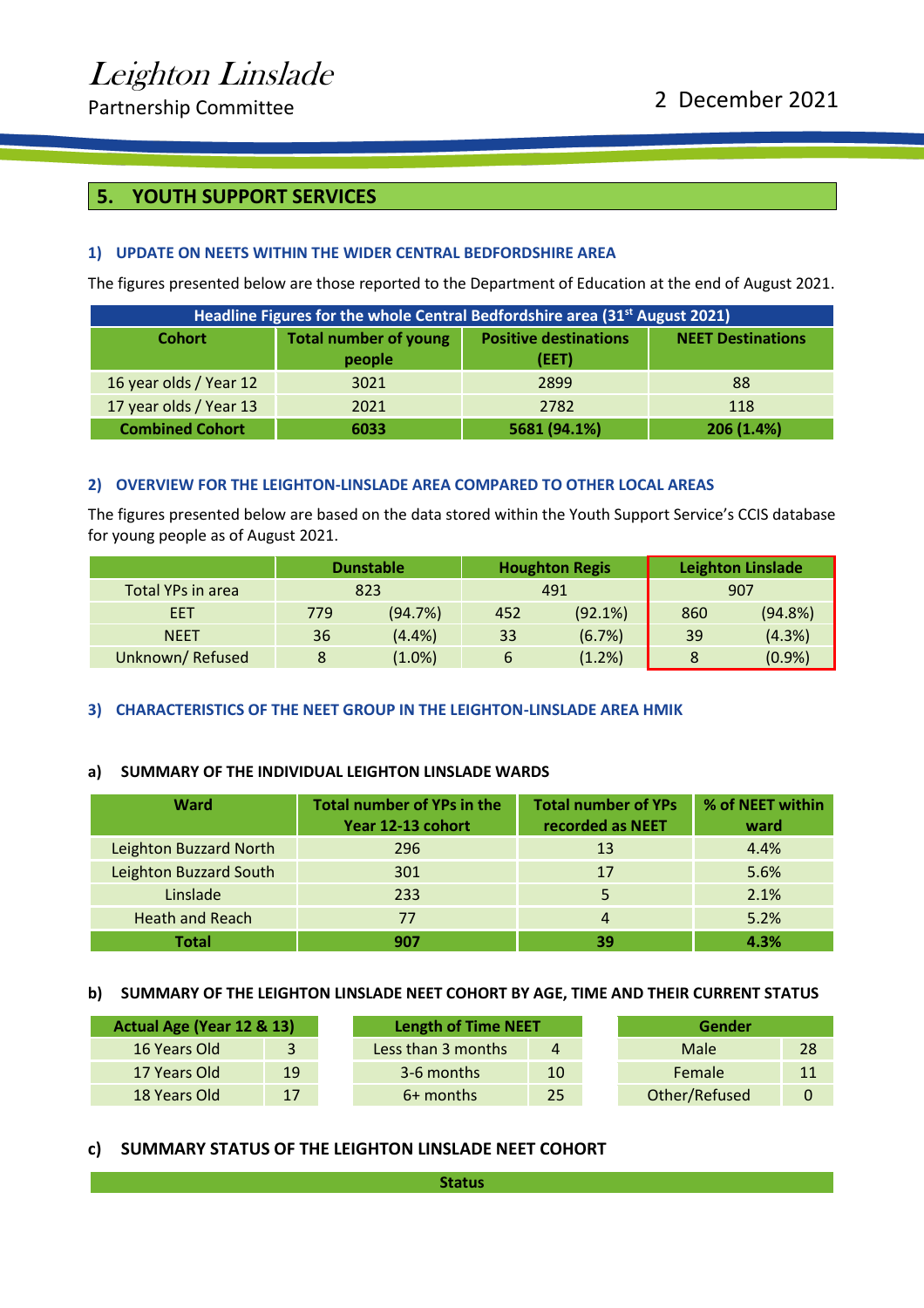# Partnership Committee 2021

| Seeking Employment or Training                 | 34 | (87.2%)    |
|------------------------------------------------|----|------------|
| Unable to work due to 'Personal Circumstances' |    | $(12.8\%)$ |

#### <span id="page-11-0"></span>**6. SCHOOLS**

#### **SCHOOL ADMISSIONS**

#### **2022/ 23 ADMISSION ROUNDS**

Leighton Linslade

The 2022/23 transfer rounds are now open for the academic year 2022/23. Parents are able to apply for a school place for September 2022 online.

For Upper and Transfer to Secondary school places the closing date for applications is the **31 October 2021**.

For Reception and Transfer to Middle school places the closing date for applications is the **15 January 2022**

Parents can find information about schools and admission criteria on Central Bedfordshire Admissions website. As ever parents are encouraged to apply using the online application facility. Every time an application has been completed and submitted an automated acknowledgement receipt is sent. This confirms to parents that they have completed the process and that they have successfully submitted their application.

In terms of reception school places, we work closely with the NHS and early years team to promote applications for this year group.

#### **NEW SCHOOL ADMISSIONS CODE**

The new School Admissions Code came into effect from the 1<sup>st</sup> September 2021.

There are a number of changes which admission authorities must implement from that time onwards.

The new School Admissions Code 2021 and related amendments fall into the following categories:

- 1. In year **(IY)** admissions for 2021/22 decision re: outcome of application 10 school days no later than 15 school days
- 2. Amendments to determined admission arrangements 2021/22 and 2022/23
	- $\circ$  To include the combination of LAC and Previously LAC children priority of both inside and outside UK
	- o Children of Staff definition
	- o Children of Service Personnel and crown servants
- 3. Fair Access Protocol

#### **TERM TIME CALENDAR 2021-2022**

In relation to the Queen's Jubilee, the 2021/22 calendar has been amended. This is available on the CBC website as well as the term time calendar for 2022/23.

#### **SCHOOLS FOR THE FUTURE**

A consultation is now underway regarding a planning application to expand Fulbrook Middle School, which will enable its transition to become an extended secondary school in September 2022.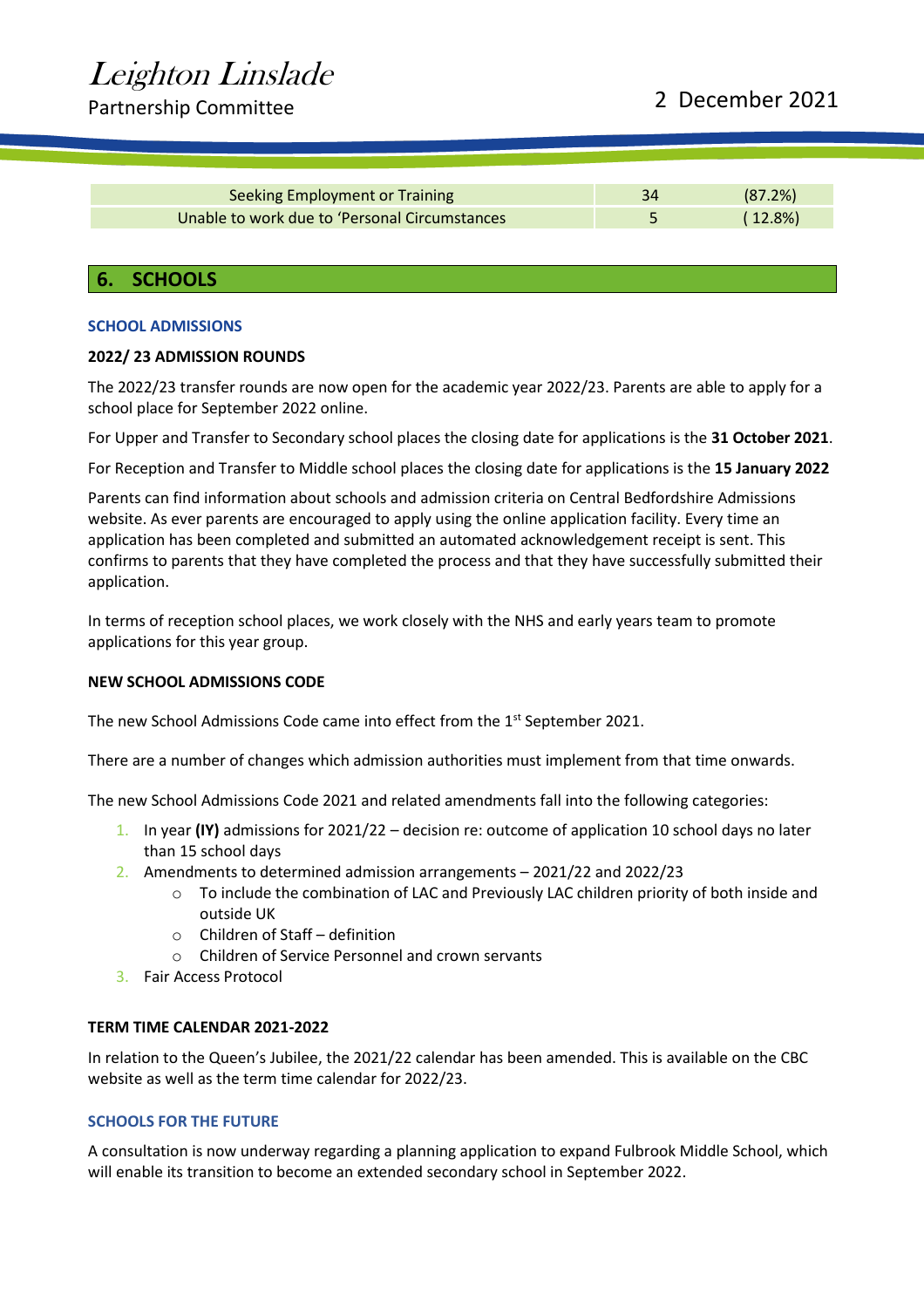The planning application details the following:

- building a new teaching block and new sports hall
- remodelling works to the existing school
- car parking
- landscaping
- associated infrastructure

This is part of the Schools for the Future programme which will see Fulbrook and its feeder schools, Aspley Guise Village School and Swallowfield Lower School, transition to the primary/secondary education model from September 2022.

The Schools for the Future Programme is a dynamic programme and is reviewed regularly. The programme is currently being recalibrated in line with the recently adopted Local Plan and projected growth. The recalibration will consider Phase 1B of the Leighton Linslade cluster which includes, Husborne Crawley, Ridgmont and Woburn Lower Schools.

### <span id="page-12-0"></span>**7. ADULT SOCIAL CARE**

#### **NEW CARE HOME IN LEIGHTON BUZZARD HAS A NAME**

Thank you to all the residents, staff, and stakeholders for name suggestions.

Residents and staff from Westlands Care home were invited to choose their favourite for the new care home being built nearby at Hockliffe Road in Leighton Buzzard.

Together, they chose the name, **Marigold House.**

The proposed address: Marigold House, Hockliffe Road, Leighton Buzzard has been sent to Royal mail to request they confirm the postcode and once that comes through, we shall be able to confirm the full address.

There will be many decisions to make during the development of the new home and hope to involve the residents and staff in as many as we can.

Once the new care home is built Westlands's residents will be given the choice to move to Marigold House (or another home that can meet their needs) which will provide a much-improved environment as the building will be built to Passivhaus standards, which means it will be super energy efficient, and the design will include lots of garden rooms for the enjoyment of the residents. Once all the residents have moved, Westlands will be closed.

### <span id="page-12-1"></span>**8. TRANSFORMATION**

#### **COMMUNITY ENGAGEMENT**

#### **INCREASING VACCINATIONS GRANT SCHEME**

The Increasing Vaccinations Fund provides grants of up to £2,000 to assist groups to encourage take up of the vaccination across all geographical areas, vulnerable and ethnic groups and address COVID-19 vaccine inequalities within their communities.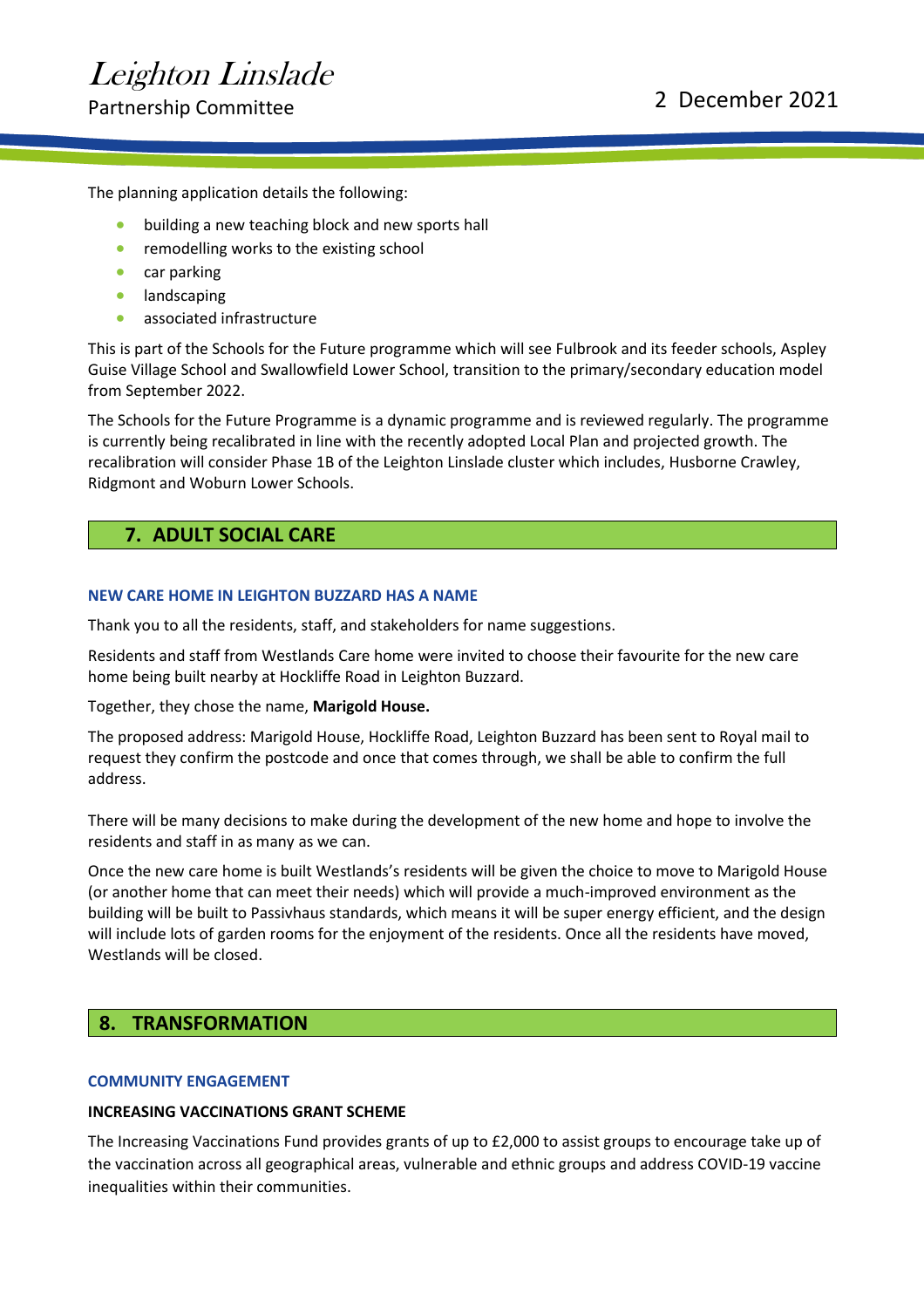Partnership Committee 2021

We have approved four successful applications from the following organisations; Age UK, The Disability Resource Centre, Open Doors Training and Development and Diverse FM. These organisations will be using social media, radio, print and face-to-face campaigns to promote the vaccinations amongst hard to reach communities in Central Bedfordshire. The have also attended a drop-in session with the communication team and CCG colleagues to ensure messaging is up-to-date and accurate.

To read the guidance or make an application, visit the [website.](https://www.centralbedfordshire.gov.uk/info/42/stronger_communities/678/community_grants/5)

#### **TPC TOPIC SESSIONS**

Our first Topic session took place on 11<sup>th</sup> November and covered Sustainability. The recording, slide deck and notes have been sent to All Clerks to share with their Town / Parish Councillors.

The second of our Town and Parish Council key topic sessions is due to take place on 15 December. An invite will be sent out to Clerks and numbers will be limited to two per Town/Parish council. The policy and planning team will be presenting on the Design Guide.

The Design Guide is a material consideration when determining planning applications. It sets out key principles and standards to shape new developments and helps ensure they are of the highest possible quality. It was adopted in 2014 and there is now a need to update the guidance to reflect the new policies in the adopted Local Plan as well as new national and local guidance.

#### **COMMUNITY BUILDINGS AND VILLAGE HALL CONSULTATION**

Working with Bedfordshire Rural Communities Charity, we reviewed community buildings, village halls and other community facilities, such as Scout and Guide halls, to gain a comprehensive and accurate picture of facilities across the area.

We did this using a survey, in July 2021. We've used our review of the survey to produce recommendations for further investment and improvement of community buildings and village halls. We welcome your thoughts on these recommendations and our draft vision for local community facilities. To read the review, recommendations and to take part in the consultation, [visit the website.](https://www.centralbedfordshire.gov.uk/info/38/consultations/1063/community_buildings_and_village_halls_consultation) The consultation closes Tuesday, 1 March 2022.

#### **CURRENT AND UPCOMING CONSULTATIONS**

Details of current and upcoming consultation activity undertaken by the Council are provided by the Community Intelligence Team. For more information about this update please contact Clare Harding, tel: 0300 300 6109 (ext. 76109).

| <b>Current consultations and surveys</b>                        |                                                                                      |                    |                             |                                                                            |
|-----------------------------------------------------------------|--------------------------------------------------------------------------------------|--------------------|-----------------------------|----------------------------------------------------------------------------|
| <b>Subject</b>                                                  | <b>Description</b>                                                                   | <b>Start</b>       | End                         | Lead officer(s)                                                            |
| <b>Bedford Square</b><br>Community<br>Centre, Houghton<br>regis | Consultation on the long term plans for<br>the community centre in Houghton<br>Regis | $13th$ Oct<br>2021 | 8 <sup>th</sup> Dec<br>2021 | <b>lain Berry</b><br>0300 300 4475<br><b>Peter Fraser</b><br>0300 300 6740 |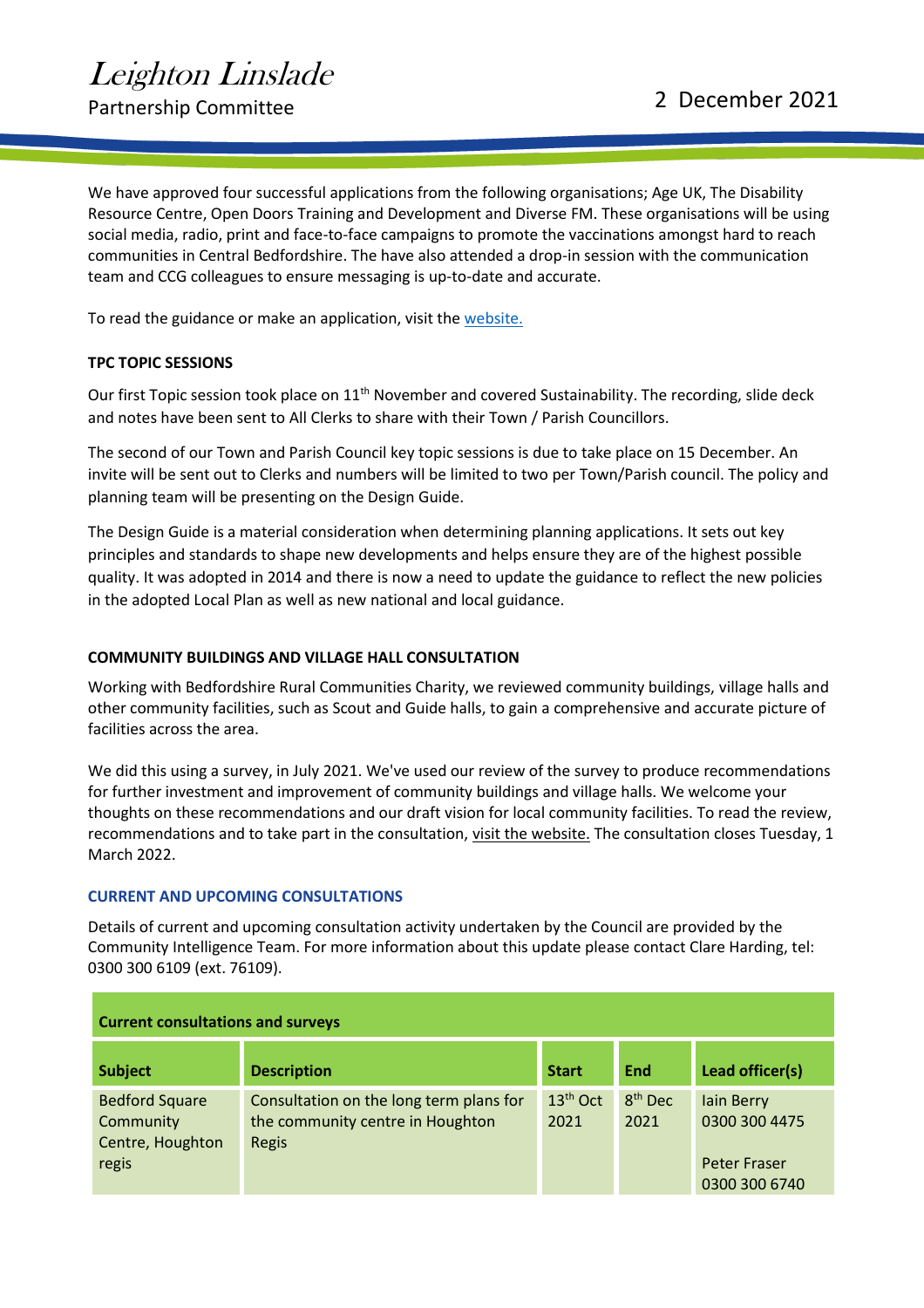Partnership Committee 2021

| Admission<br>Arrangements for<br>academic year<br>2023/24          | Consultation on proposed changes to<br>the admission arrangements for<br>academic year 2023-24 for Leighton<br>Middle School                                                                                                                         | 5 <sup>th</sup> Nov<br>2021     | 17 <sup>th</sup> Dec<br>2021 | <b>Christine Edwards</b><br>0300 300 5862 |
|--------------------------------------------------------------------|------------------------------------------------------------------------------------------------------------------------------------------------------------------------------------------------------------------------------------------------------|---------------------------------|------------------------------|-------------------------------------------|
| <b>Housing Allocation</b><br>Scheme                                | <b>Consultation on the draft Allocation</b><br>Scheme, detailing amendments to the<br><b>Council's Housing Allocation Scheme</b><br>which will alter the priorities for access<br>to Social and Affordable Housing in<br><b>Central Bedfordshire</b> | $27th$ Oct<br>2021              | $19th$ Jan<br>2022           | <b>Charlotte Gurney</b><br>0300 300 5345  |
| <b>Tenancy Strategy</b>                                            | Consultation on the revised Tenancy<br>Strategy (2022-2032)                                                                                                                                                                                          | 5 <sup>th</sup> Nov<br>2021     | $28th$ Jan<br>2022           | <b>Kyla Carter</b><br>0300 300 5662       |
| Community and<br><b>Village Hall</b><br>proposals                  | Consultation (in connection with BRCC)<br>on the proposals and vision for<br>Community and Village halls in Central<br><b>Bedfordshire</b>                                                                                                           | 15 <sup>th</sup> Nov<br>2021    | 28 <sup>th</sup> Feb<br>2022 | <b>Sarah Hughes</b><br>0300 300 6166      |
|                                                                    |                                                                                                                                                                                                                                                      |                                 |                              |                                           |
| <b>Adult Carers</b><br>Strategy for 2022-<br>27                    | <b>Consultation on the draft Adult Carers</b><br>Strategy for 2022-27.                                                                                                                                                                               | 25 <sup>th</sup> Nov<br>2021    | $3rd$ Mar<br>2022            | Lorna Corbin<br>0300 300 6048             |
| Statement of<br><b>Principles</b><br>(Gambling Act<br>2005) Review | Review of the Council's Gambling policy                                                                                                                                                                                                              | 22 <sup>nd</sup><br>Nov<br>2021 | 10 <sup>th</sup> Dec<br>2021 | Nicola ODonnell<br>0300 300 4091          |

### <span id="page-14-0"></span>**9. PUBLIC HEALTH**

#### **COVID 19 RESPONSE**

As the COVID 19 rates rise again and the impact of the Pandemic continues, Public Health leads on the delivery and development of the Local Outbreak Control Plan as a response. Most recently a focus has been identifying cases and containing the rate in school age children, but also with a stress on increasing the reach of the vaccination programme. Public Health has also led on the implementation of Lateral Flow Device (or 'Rapid') Testing, which is being delivered across Central Bedfordshire, as the emphasis remains on a flexible and targeted approach, using home and mobile testing opportunities.

As a result of the Pandemic, specific Public Health delivered and commissioned interventions taking place in Leighton Linslade have been impacted, not only as access has been reduced due to the COVID restrictions, but also as Primary Care resources have become focused on preventing the spread of the virus and, latterly, as Primary Care has been central in the ongoing delivery of the vaccination programme.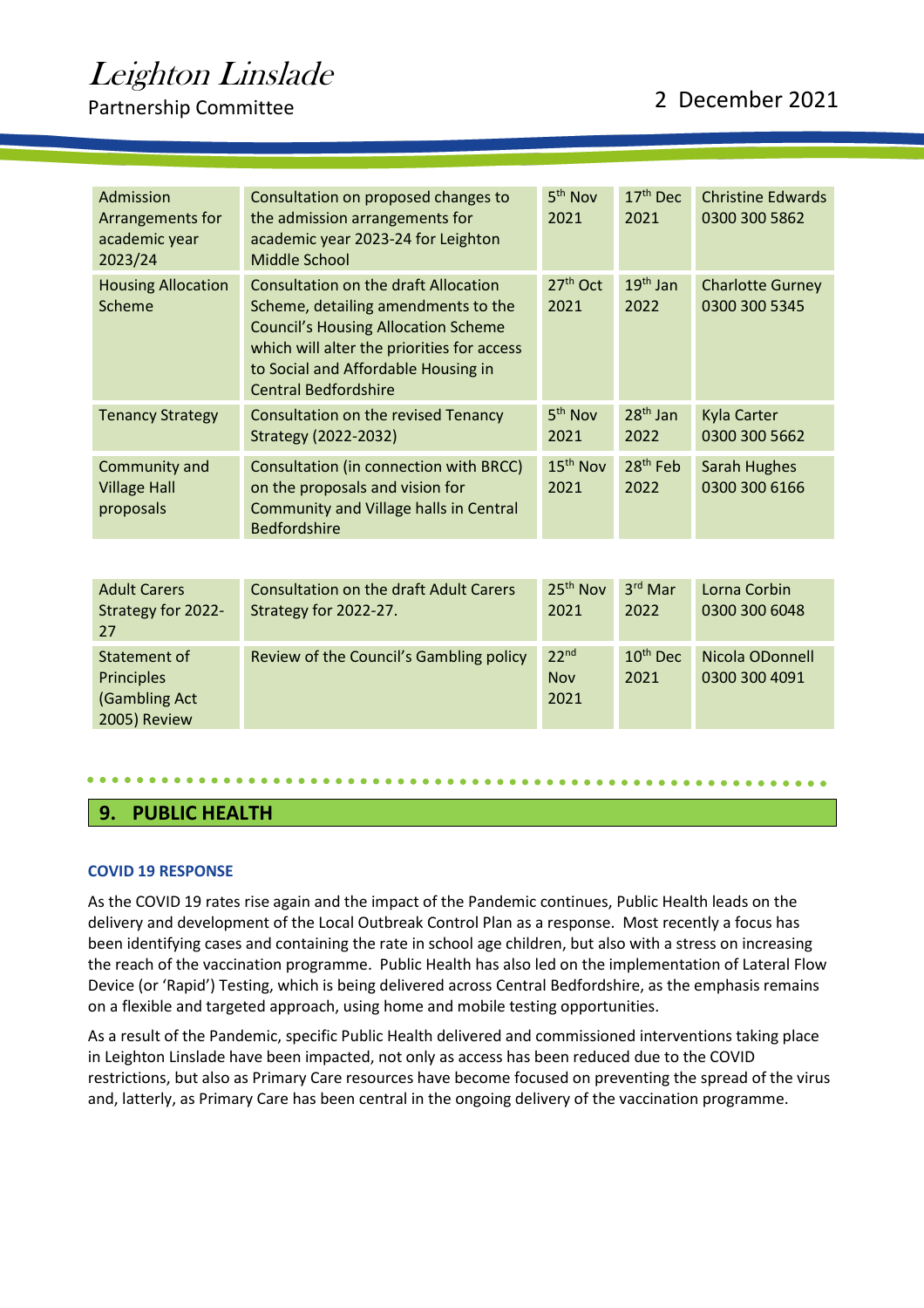#### **STOP SMOKING SERVICES**

Public Health commissions Primary Care to deliver Level 2 Stop Smoking Support. The delivery of these Stop Smoking Services through GP Surgeries continues to have been severely impacted by the Coronavirus Pandemic and the latest data, from Q4 20/21 shows that the Leighton Buzzard locality was under target.

Overall, performance by the Leighton Buzzard Primary Care Network of Practices was at 60.7% against target for the period up to Q4 20/21 (17 actual quits compared to a target of 28. Of the practices in Leighton Buzzard only Salisbury House offers Level 2 Services, whilst the others refer into the CBC Specialist level 3 service.

| <b>LOCATION</b> | 2020/21 SMOKING QUITTERS @ Q4                       |
|-----------------|-----------------------------------------------------|
| Basset Road     | 1 quit (plus 37 referrals into CBC Level 3 Support) |
| Leighton Road   | No quits – not delivering Level 2 Support           |
| Salisbury House | 16 (target 28):                                     |
|                 | 57% of target for period                            |

The Stop Smoking Service delivers flexible support options, including telephone support, plus a new app, which continues to support local residents throughout the pandemic.

Extended treatment programmes are available to some residents who would benefit most from them, for example those with a Mental Health diagnosis or COPD (Chronic Obstructive Pulmonary Disorder). The Smokefree Baby and Me programme is also available for pregnant smokers.

Call one of our advisors free on: 0800 013 0553

Email: [stop.smoking@centralbedfordshire.gov.uk](mailto:stop.smoking@centralbedfordshire.gov.uk)

Web:<http://www.smokefreebedfordshire.org/>

#### **NHS HEALTH CHECKS**

The NHS Health Check is a national risk assessment and management programme for those aged 40 to 74 living in England, who do not have an existing vascular disease, and who are not currently being treated for certain risk factors.

It is aimed at preventing heart disease, stroke, diabetes and kidney disease and raising awareness of dementia for those aged 65-74 and includes an alcohol risk assessment. Everyone receiving an NHS Health Check will have a risk assessment which will look at individual risk factors as well as their risk of having, or developing, vascular disease in the next ten years. An NHS Health Check should be offered every five years.

GP practices continue to be the sole provider of the NHS Health Check programme; however, performance varies. As patients are entitled to one Health Check every five years, Practices have a target to invite 20% of their eligible population each year.

Data for April – September 2021, shows that in all Primary Care settings, including Leighton Buzzard, the Coronavirus Pandemic continues to have significant impact on delivery of NHS Health Checks, due to them needing to be delivered face-to-face, with no option for virtual delivery. But there has been some improvement: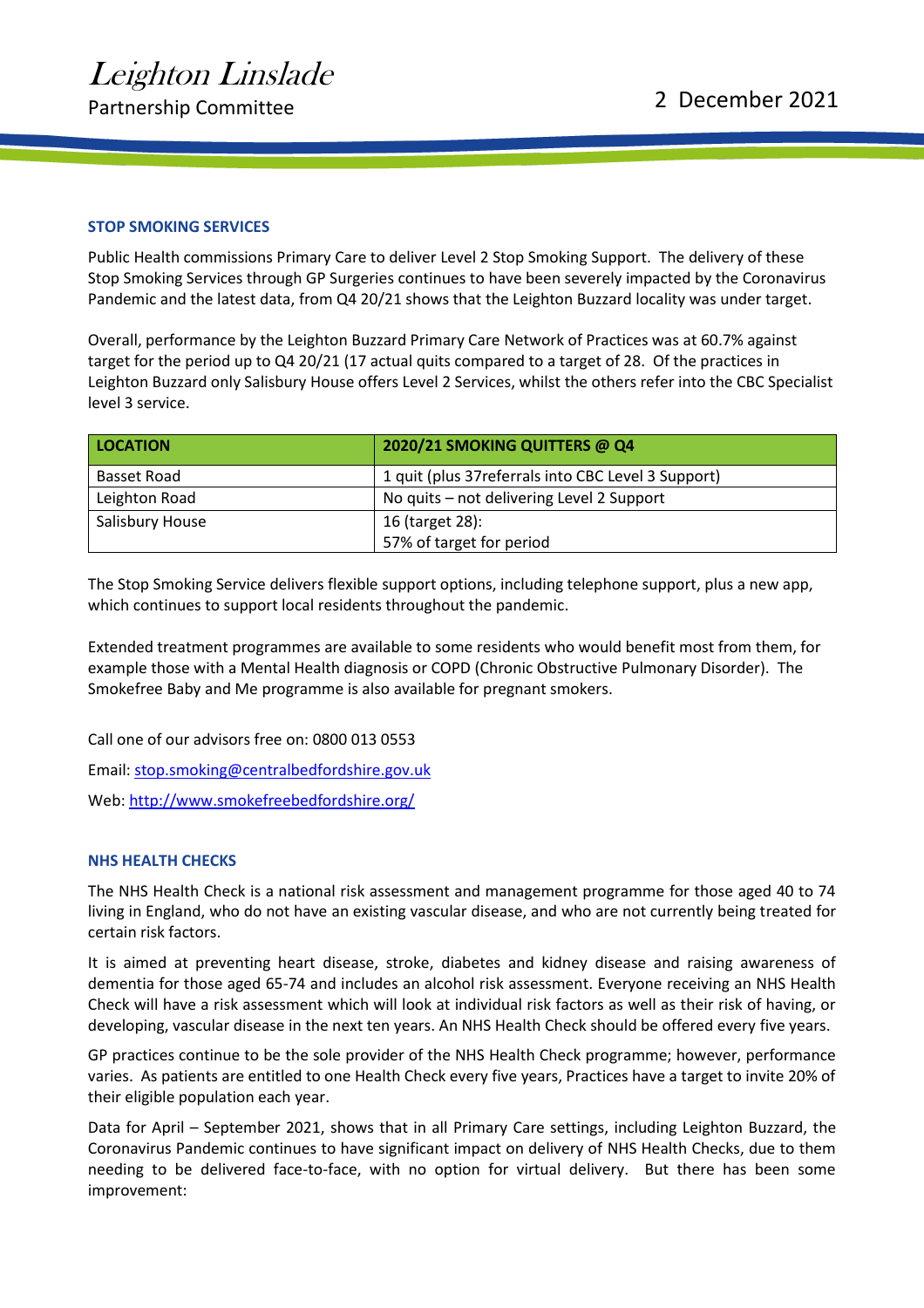Partnership Committee 2021

In Leighton Buzzard Primary Care 125 Health Checks were delivered against a target of 270 for the period 46.3% of annual target to date). Overall, they invited 303 patients for a Health Check (target 1,352) so are performing at 22.4% for that indicator.

The local Practices are performing as follows:

Bassett Road is performing at 32.6% for Health Checks delivered (30 against a target of 92) and 18.5% offered (86 out of 464 target).

Leighton Road is performing at 81.9% for Health Checks delivered (95 against a target of 116) and 37.4% for offered (217 out of 580 target).

The overall quality measure for these 2 practices in relation to Health Checks are 90.6% (amber) and 86.4% (red) respectively, so there is room for improvement in quality.

Salisbury House did not offer nor deliver any Health Checks during this reporting period.

COVID continues to present significant disruption to the delivery of Public Health services in Primary Care and will continue to do so as Primary Care Networks are increasingly involved in the organisation and delivery of COVID vaccination programmes. We will continue to work with Practices to identify how we can support them looking to deliver Stop Smoking and Health Check services to their patients.

### <span id="page-16-0"></span>**10. ENVIRONMENTAL SERVICES**

#### **HOUSEHOLD WASTE RECYCLING CENTRES**

To further help residents manage their waste, slots no longer need to be booked at local Household Waste Recycling Centres (tidy tips), which are open seven days a week from 9am to 5pm, including bank holidays (please see our website for slight changes over Christmas and New Year). A permit system is in operation for some items and vehicle types, and proof of Central Bedfordshire residency should be taken when visiting the sites. Our website has further details.

#### **FOOD WASTE COLLECTIONS**

Following the 2-week suspension of food waste collections to allow us to empty garden waste bins in October, weekly food waste collections have re-started from 1<sup>st</sup> November.

#### **DOG PATROLS**

From July to date, dog patrols have been carried out in the following locations:

- Bassett Road
- Billington Road
- Harrow Road
- Kestrel Way
- Vandyke Road
- Willowbank Walk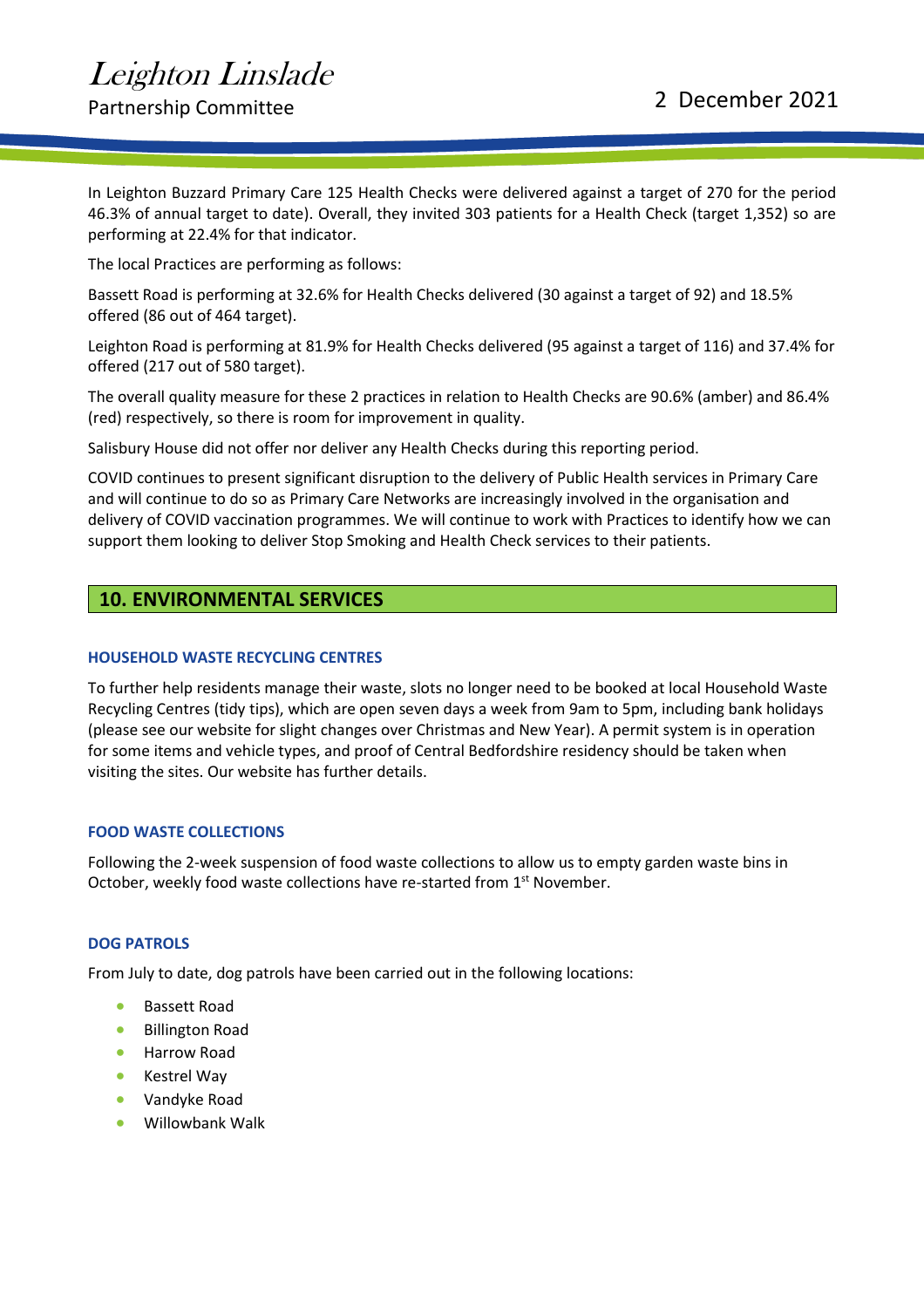Partnership Committee 2021

#### **FLY TIPPING**

Since the last update, fly tips have been cleared from various locations including:

- Lake Street,
- A505 Leighton bypass,
- Shenley Hill Road, Doggett Street/Mill Road/Bassett Road (and the surrounding estates),
- Bedford Street,
- Chartmoor Road.

#### **GROUNDS MAINTENANCE**

Grass cutting has improved over the past few months. The shrub/hedge cutting season has begun, with winter works starting soon. Clearance of leaf fall is normally scheduled during October and November, and we will clear as much as we are able with the resources available.

#### **BIN DELIVERIES**

We are delivering household bins as required to new properties being built in Leighton-Linslade, but unfortunately, there are currently delays to the usual 10 working days delivery time. Until an area is adopted by the council, any requests for new dog waste or litter bins to be installed should be sent to the relevant developer.

#### <span id="page-17-0"></span>**11. SUSTAINABILITY**

#### **SUSTAINABILITY TEAM**

The focus for the first part of 2021 included the recruitment of two teams. The Sustainable Transport & Active Travel team, led by Steve Lakin, covering areas such as walking, cycling, low and zero emission vehicles and supporting infrastructure, is now fully resourced. The Sustainability Team, led by Sara Earl, covers the wide range of non-transport related sustainability projects, covering areas such as sustainable buildings, planning, the tree planting (both in terms of the grants scheme and other projects), water conservation and the engagement with communities, businesses, and young people, including schools. Recruitment to complement the team is in its final stages with two posts appointed and is in the process of recruiting an apprentice.

#### **GREEN BUILDINGS**

The council has made good progress in this area bringing forward three flagship projects, delivered by the Capital Construction Team, that represent a step change in how sustainability is considered and designed into new council delivered buildings. Notable buildings are;

**Chiltern Vale Integrated Health and Care Hub and homes for older people** - The development embraces modern methods of construction and includes a number of sustainability enhancements, including the use of Solar Photovoltaic panels, AHUs (air handling units) on roof to aid heat recovery, installation of a green roof on the cycle shelter. The new homes will be built to energy efficiency standards that are above building regs requirements, have low energy lighting and heating, including use of air source heat pumps and PV panels. They will also include high water efficiency fixtures and charging points for electric vehicles alongside secure bike storage.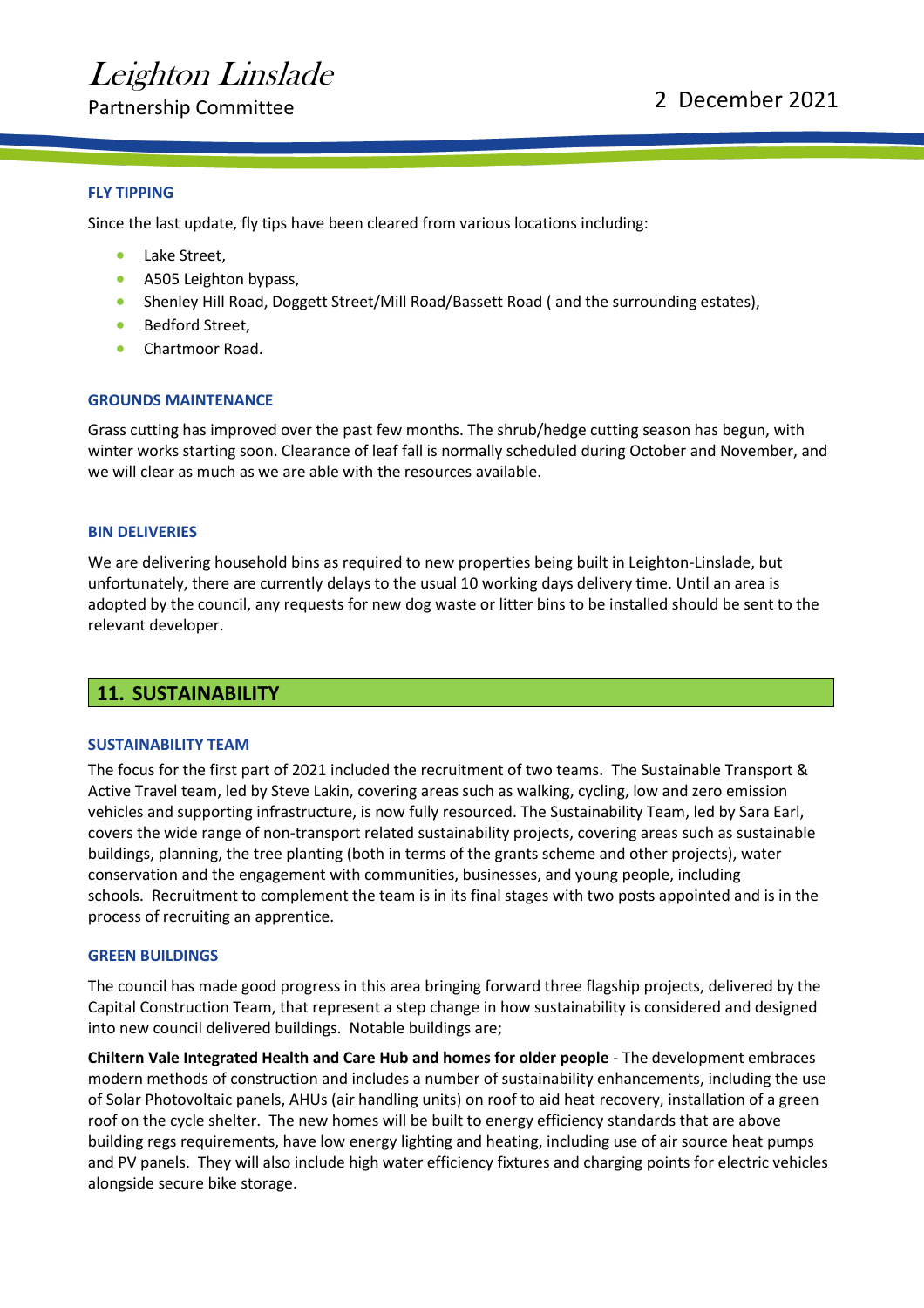**Thornhill Primary School extension, Houghton Regis -** The project places sustainability at the forefront of the design to create a healthy learning environment, with Passivhaus being selected to ensure quality of construction, provide significant benefits to the whole life cycle cost, reduce the school's financial running costs, and improve thermal comfort and indoor air quality and give it a far lower carbon footprint than similar conventionally built schools.

**Hockliffe Road Care Home, Leighton Buzzard -** Hockliffe Road Care Home will be a modern 63-bedroom development that is built on the site of the former police station in Leighton Buzzard. The design for the new care home includes a number of sustainability features including air source heat pumps, solar photovoltaic panels and electric vehicle charging points. Additionally, the building will be designed to a PassivHaus standard. This design standard requires specific features such as increased wall thicknesses, increased air tightness and triple glazed windows. This leads to a much-reduced energy requirement for the lifetime of the building.

#### **ELECTRIC VEHICLES INFASTRUCTURE**

In June 2021, the Council adopted its Electric Vehicle Charge Point Plan. This sets out the approach that we will take to support the delivery of the necessary infrastructure to facilitate the uptake of ultra-low emission vehicles (ULEVs). This provides a forecast of the likely level of future demand and the locations in Central Bedfordshire where early adopters of ULEV's are more likely to live Following the preferred approach set out in the Plan, during October 21, the Council went out to procure one or more chargepoint providers to deliver the EV charging network to support on- street residential parking and the wider public provision in carparks and buildings. To support this the Council opened an online register of interest for residents without access to off-street parking to suggest local EV chargepoint provision. This will help prioritise areas where latent demand is highest[. Electric vehicles | Central Bedfordshire Council](https://www.centralbedfordshire.gov.uk/info/55/transport_roads_and_parking/580/electric_vehicles)

#### **TREE PLANTING**

The Tree planting grant scheme is currently now open to new applicants. The first round saw circa 1500 trees and 2.5km of hedgerows planted. The pipeline of planting to be carried out between November 21 and March 22 currently includes 11,500 trees and 250m of hedgerow. The grant will to be further promoted to support the Queen's Green Canopy initiative, which the Lord Lieutenant of Bedfordshire launched in October. To apply for a grant visit

[https://www.centralbedfordshire.gov.uk/info/42/stronger\\_communities/678/community\\_grants/4.](https://www.centralbedfordshire.gov.uk/info/42/stronger_communities/678/community_grants/4) To supplement the Council's own tree funding commitment, Highways Tree Officers working alongside the Sustainability Team have secured £300,000 in funding over the next four years for tree planting from the Forestry Commission as part of their Treescapes Fund which include new urban street trees for Dunstable, Leighton and Linslade.

#### **BUSINESS**

The Council is working with the Green Business Network (GBN) and providing funding to deliver a number of support programme. GBN is a membership organisation and a Charity, which helps businesses reduce their impact on the environment. The next networking event in the new year will take place in the Dunstable area[. https://www.centralbedfordshire.gov.uk/info/58/business/52/business\\_networking/6](https://www.centralbedfordshire.gov.uk/info/58/business/52/business_networking/6)

#### **SUPPORT YOUTH CLIMATE LEADERSHIP**